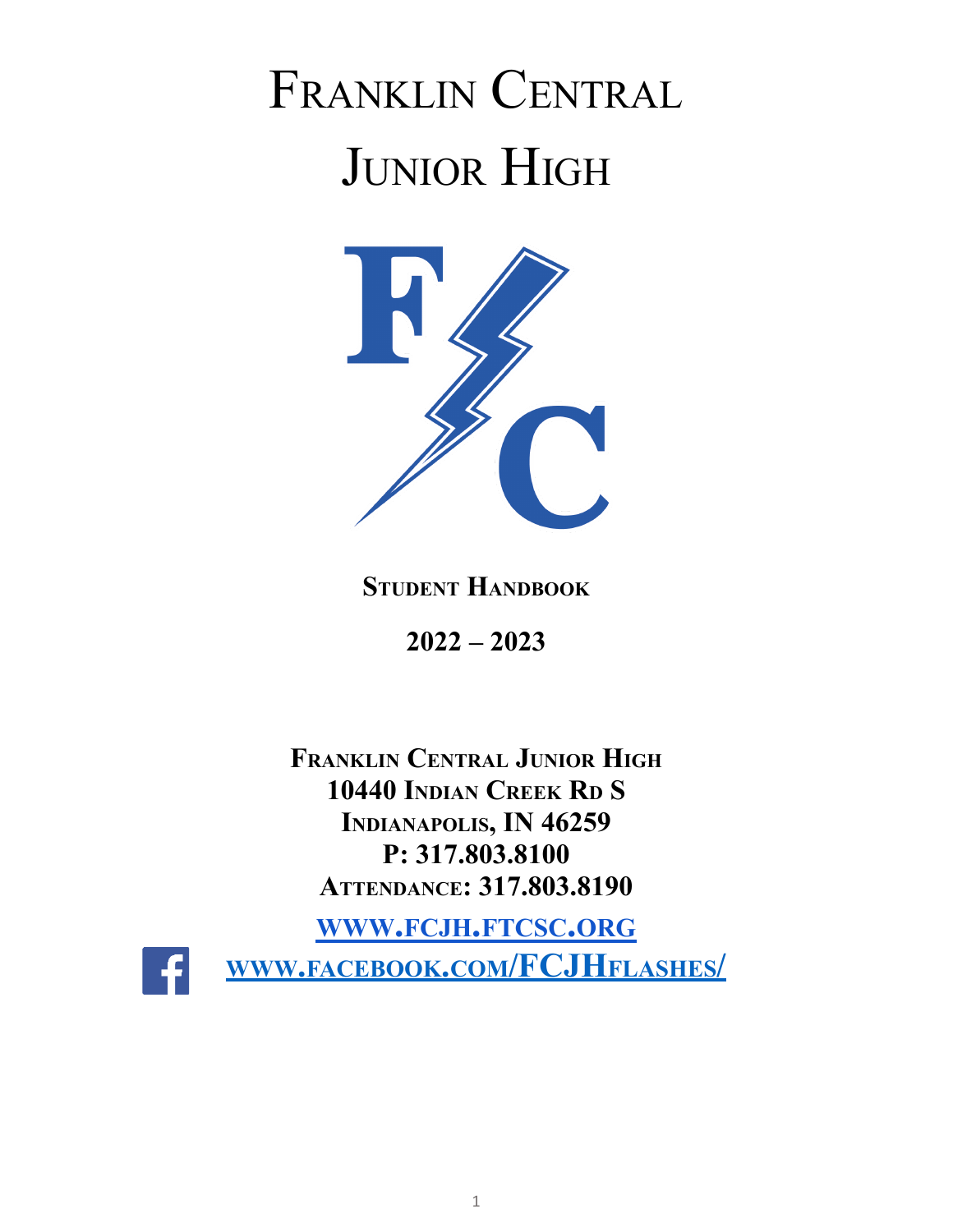# **FRANKLIN CENTRAL JUNIOR HIGH**

#### **SCHOOL INFORMATION**

School Colors Blue and White School Athletic Nickname Flashes

#### **SCHOOL SONG**

Onward Franklin, Onward Franklin, Fight right down that floor, Onward Franklin, Onward Franklin, Let's pile up that score. Rah! Rah! Rah! Fight 'em, boys, for our victory, Fight 'em for our fame, Fight boys, fight, fight, And we will win this game.

#### **FCJH VISITORS**

**All Visitors Must First Register in the Office!** Students are not to bring visitors to school. Some events are open to the public. Other events, such as after-school dances, parties, etc., <u>are not open to the public</u>. Parents are always welcome, but shall seek the approval of the principal. Parents/legal guardians are welcome to visit classrooms following advanced consultation and permission from Franklin Central Junior High building administrators – generally two full business day notice. Parents should check in and receive a visitor badge on the day of their scheduled visit and may be accompanied by school administration or designees during their stay. Guests/Former Students may not visit Franklin Central Junior High during the school day. Visitation after school hours may occur with administrative approval.

#### **GENERAL INFORMATION**

Before school, students may enter the building 20 minutes prior to the start of  $1<sup>st</sup>$  period. At the conclusion of the day, all students must clear the building unless under the supervision of a teacher.

# **ATTENDANCE**

When a student is going to be absent the parent must call the attendance line 317-803-8190 and report it **by 9:00 a.m.** or upon returning to school following an absence or absences, the student shall bring a written statement. The note must contain dates of absence, the reason for the absence, and a parent/guardian signature. These statements determine if the absence is excusable. Failure to report (verbal or written) a student absent within 24 hours will result in the absence being unexcused. A parent note and/or phone call must confirm an absence from school due to one of the six (6) reasons stated below for the absence to be considered excused.

The School Board, as an agency of the State, is required to enforce the regular attendance of students. The Board recognizes that the presence in the classroom enables the student to participate in instruction, class discussions, and other related activities. As such, regular attendance and classroom participation are integral to instilling incentives for the student to excel.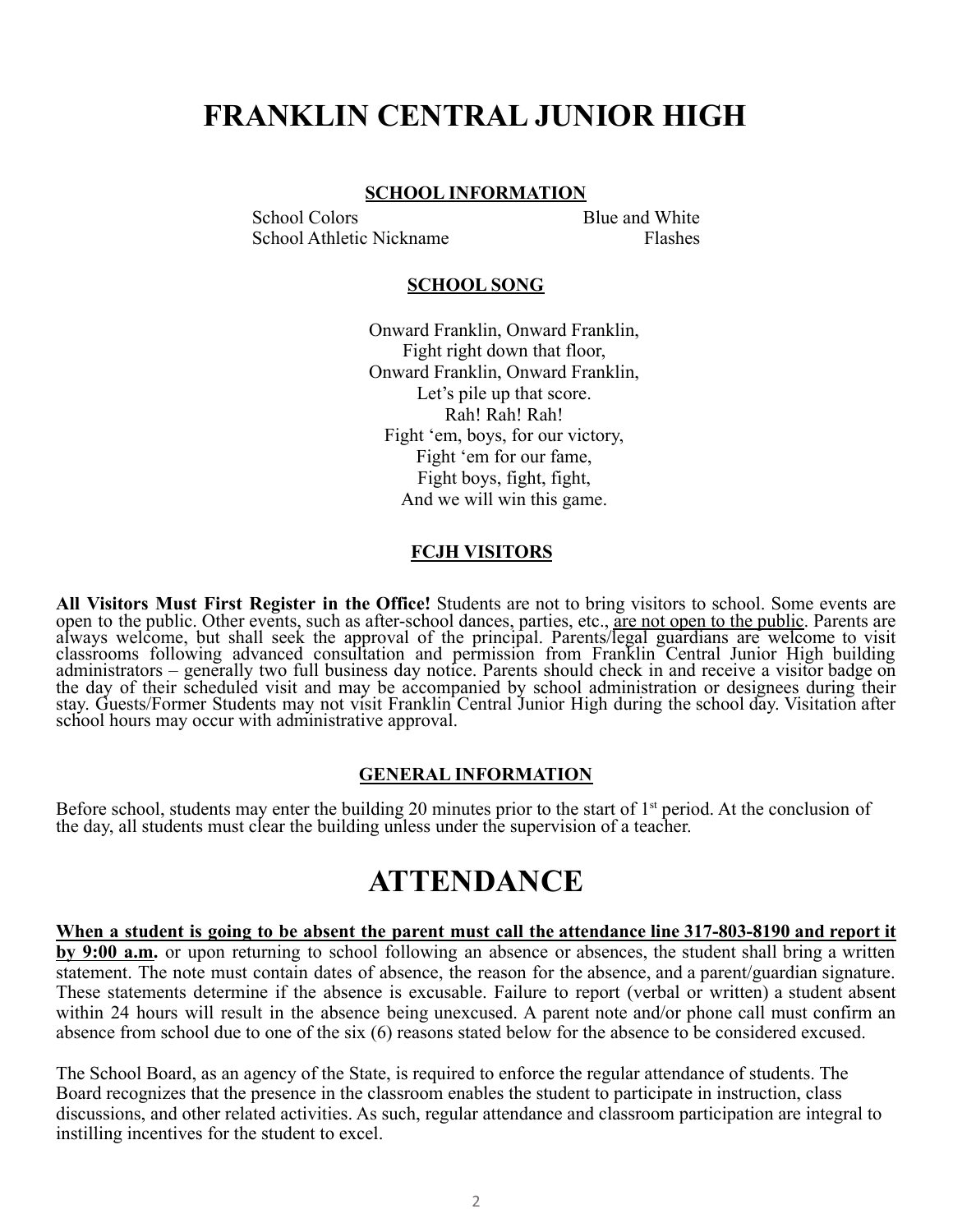Attendance need not always be within the school facilities, but a student will be considered to be in attendance if present at any place where school is in session by authority of the Board.

Attendance shall be required of all Corporation students, except those exempted under other provisions of State law, during the days and hours that the school is in session.

Exceptions to compulsory attendance that shall be recognized by the school corporation as provided by state statute are:

- A. service as a page or honoree of the General Assembly (I.C. 20-33-2-14)
- B. service on a precinct election board or helper to a political candidate on the date of an election  $(I.C. 20-33-2-15)$
- C. subpoena to appear in court as a witness in a judicial proceeding (I.C. 20-33-2-17)
- D. service in active duty with the National Guard for not more than ten (10) days (I.C. 20-33-2-17)
- E. participating as a member of the Indiana wing of the civil air patrol for not more than five (5) days (I.C. 20-33-2-17.2)
- F. participating in an educationally related non-classroom activity which is consistent with and promotes educational philosophy and goals of the school corporation, facilitates the attainment of specific educational objectives, is part of the goals and objectives of an approved course or curriculum, represents a unique educational opportunity, cannot reasonably occur without interrupting the school day, and is approved in advance by the school principal (I.C. 20-33-2-17.5)

For any of these exceptions, a student shall not be recorded as absent from school.

The Superintendent shall require, from the parent of each student or from an adult student who has been absent for any reason, a written statement of the cause for such absence. The Board reserves the right to verify such statements and to investigate the cause of each:

- A. single absence;
- B. prolonged absence;
- C. absence of more than 2 days' duration;<br>D. repeated unexplained absence and tardi
- repeated unexplained absence and tardiness

The Board considers the following for excused absences:

- A. illness verified by a note from the parent
- B. illness verified by a note from a physician
- C. recovery from an accident
- D. required court attendance
- E. professional appointments Parents are encouraged to schedule medical, dental, legal, and other necessary appointments other than during school hours. When appointments are necessary during the school day, the student shall report back to school immediately after the appointment with a signed statement from the doctor, dentist, lawyer, counselor, etc.
- F. death in the immediate family
- G. observation or celebration of a bona fide religious holiday in accordance with Policy C175
- H. such other good cause as may be acceptable to the Superintendent or permitted by law

An unexcused absence is any absence not covered under the definition of an excused absence or an exception to compulsory attendance. An out-of-school suspension shall not be considered an unexcused absence. Repeated instances of unexcused absences may result in disciplinary action up to suspension or expulsion of a student.

Truancy is defined as absence from school without permission of the parent.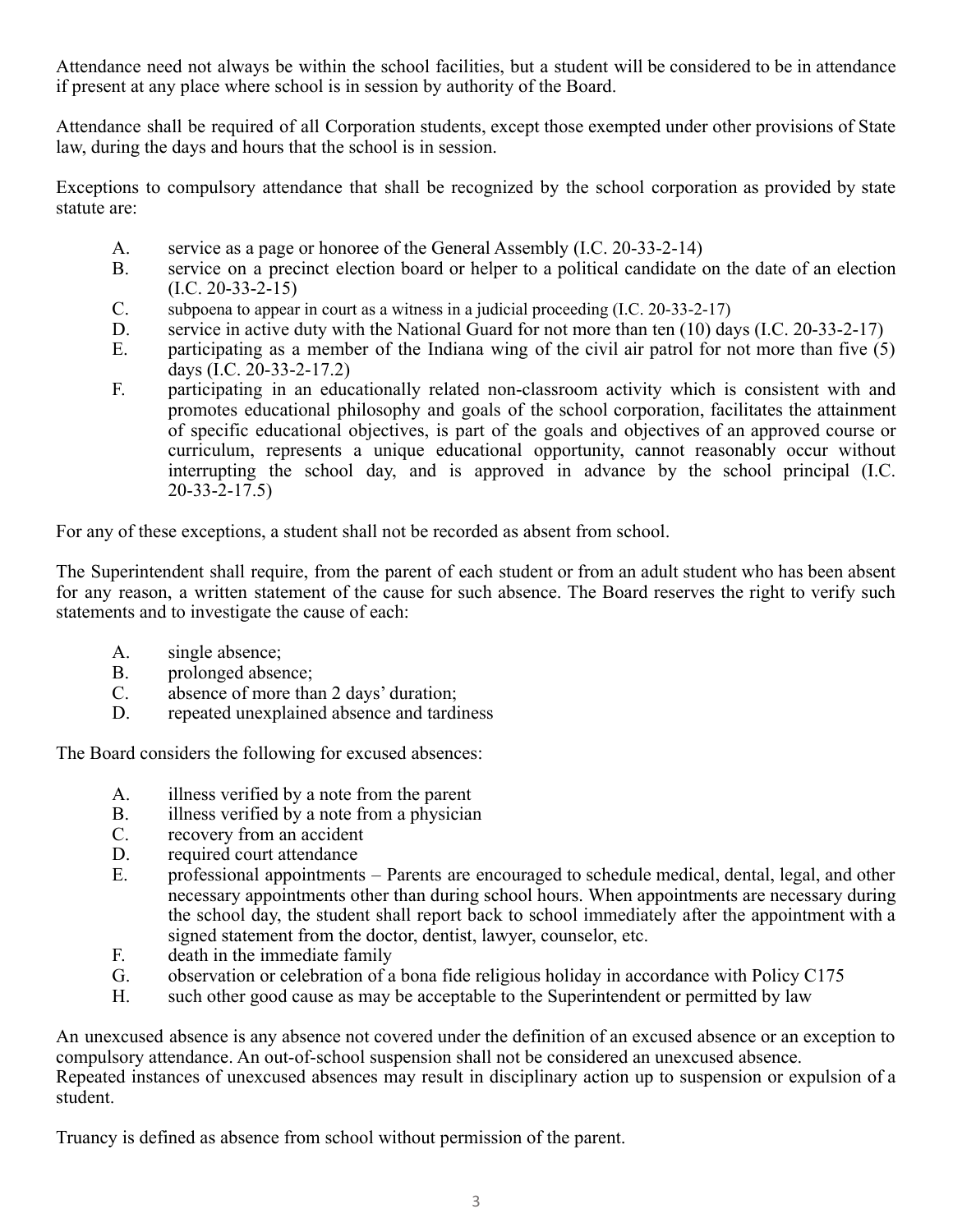The Superintendent or an attendance officer having jurisdiction shall report a child who is habitually absent from school to an intake officer of the juvenile court of the Department of Child Services.

The Board shall consider each student assigned to a program of other guided learning experiences, authorized under Policy C175, to be in regular attendance for the program provided that s/he reports daily to such staff member s/he is assigned for guidance at the place in which s/he is conducting study, and regularly demonstrates progress toward the objectives of the course of study.

The Superintendent shall develop administrative guidelines for the attendance of students which:

- A. ensure a school session which is in conformity with the requirements of the law;
- B. ensure that students absent for any excusable reason have an opportunity to make up work they missed;
- C. govern the keeping of attendance records in accordance with the rules of the State Board;
- D. ensure that any student who, due to a specifically identifiable physical or mental impairment, exceeds or may exceed the Corporation's limit on excused absence is referred for evaluation for eligibility either under the Individuals with Disabilities Education Act (IDEA) or Section 504 of the Rehabilitation Act of 1973.

Such guidelines should provide that a student's grade in any course is based on his/her performance in the instructional setting and is not reduced for reasons of conduct. If a student violates the attendance or other rules of the school, s/he should be disciplined appropriately for the misconduct, but his/her grades should be based upon what the student can demonstrate s/he has learned.

The Superintendent shall ensure that the administrative guidelines on attendance properly address the matter of truancy by including a process which:

- A. identifies the habitual truant, that is, a student who is chronically absent by having unexcused absences from school for more than ten (10) school days in one (1) school year;
- B. investigates the cause(s) of his/her truant behavior;
- C. considers, when appropriate, modification of his/her educational program to meet particular needs which may be causing the truancy;
- D. ensures that truant students are disciplined in accordance with the Corporation's policies and administrative guidelines on student discipline;

If the illness or absence from school will be longer than two days, we ask that students email their teachers or check individual teachers Canvas pages. When a parent calls and sends a note for an excused absence, that student may make the work up he/she missed and receive full credit. The student has the same number of days he/she was absent to make up work after returning to school.

# **ATTENDANCE POLICY FOR STUDENTS EARNING HIGH SCHOOL CREDITS**

Franklin Township Schools encourages all students to attend school daily. Parents will receive electronic correspondence via email after the fifth absence. After the ninth absence, the parent will be sent a letter informing them that their student's number of absences is excessive. Student attendance will be reviewed by the Attendance Dean and a meeting will take place between the student and the Attendance Dean to discuss strategies for improving attendance. Appropriate consequences may be issued at that time. Students that continue to accumulate absences will need to provide documentation and there may be a loss of credits**.**

### **LATE TO SCHOOL**

Arriving late to school is disruptive to the educational process and is considered to be a serious matter. Whenever a student arrives late to school, he/she should report directly to the front office. Students are to sign in on the late arrival form located in the main office and acquire an Admit Slip to class.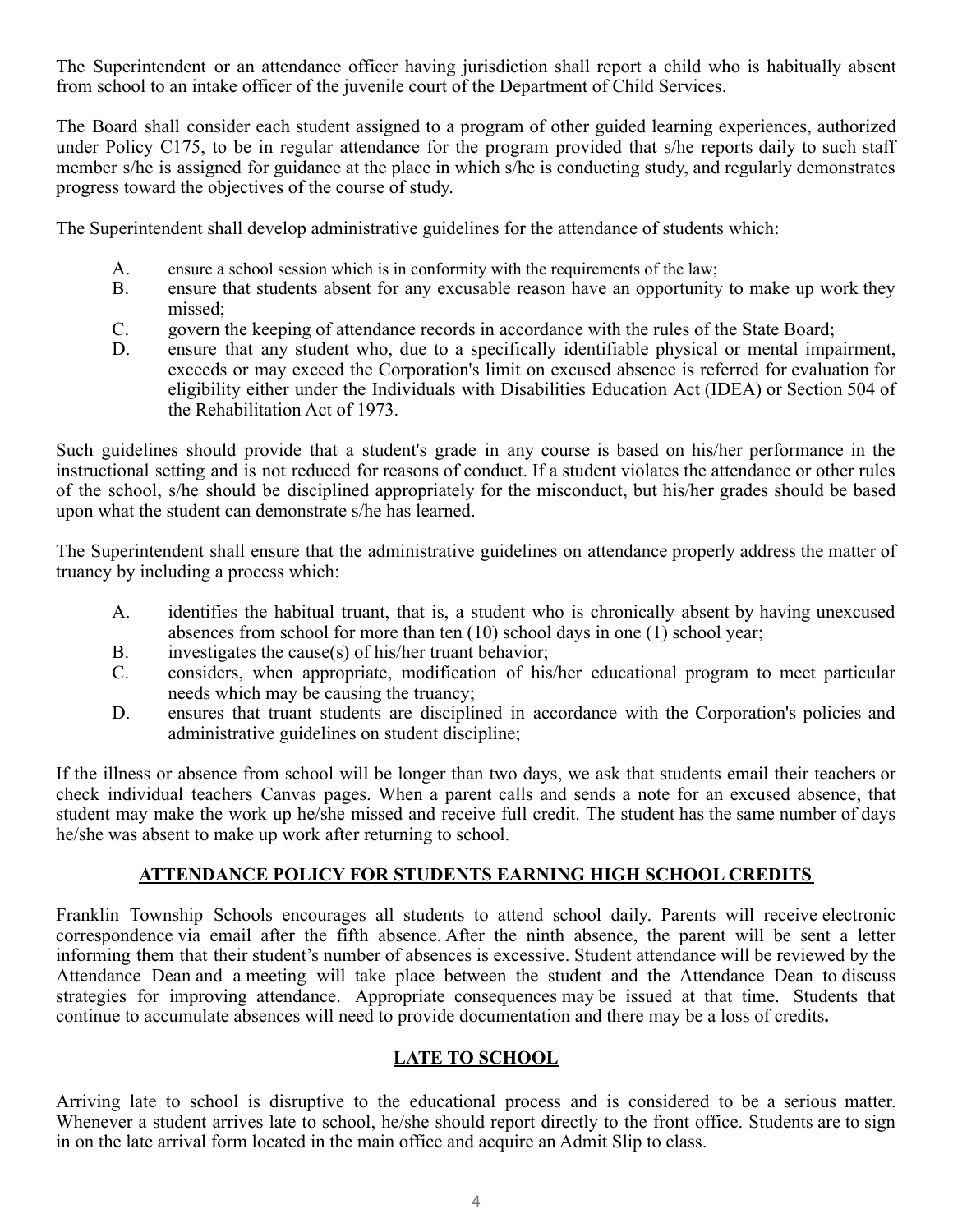A student who arrives late to school four (4) or more times (PER NINE-WEEKS) will begin to receive disciplinary consequences. Some examples of unexcused reasons include: car trouble, missing the bus, personal illness, headaches, not feeling well, oversleeping, school closing assumptions, personal business, power outage and transportation related issues, etc. Medical issues that result in a child being habitually tardy for school would require medical documentation from the attending physician to be marked as excused.

- If tardiness exceeds three (3) in number during the NINE WEEKS, the school will submit a warning notice to the parent/guardian.
- On the fourth (4th) and fifth (5th) tardiness to school during the NINE WEEKS, an After School Detention (ASD) will be assigned.
- On the sixth (6th) and seventh (7th) tardiness to school during the NINE WEEKS, a Thursday Night School (TNS) will be assigned.

Failure to respond to these measures (continued tardiness) may result in out-of-school suspension.

# **TARDINESS TO CLASS**

A student is considered tardy to any class when he/she arrives after the passing period bell, without a valid excuse, and within the first 10 minutes of class. Arrival after 10 minutes will be considered excessive tardiness and may result in further disciplinary actions.

- If tardiness exceeds three (3) in number during the nine weeks and the teacher has applied corrective measures, the teacher will submit a tardy referral to the attendance office showing the number of tardies, the dates of the tardies, and the corrective measures which were attempted.
- After the student has been properly referred, the student will be assigned a detention for each of the fourth (4th) tardy and fifth (5th) tardies. For each of the sixth (6th) and seventh (7th) tardies, the student will be assigned a Thursday Night School *(TNS)*, *ISI*, or *OSS*.

Failure to respond to these measures (continued tardiness) may result in out-of-school suspension.

# **HALL FREEZE**

Franklin Central Junior High reserves the right to conduct "Hall Freezes." The guidelines for Hall Freezes are as follows:

- 1. Students not in the classroom when the bell rings will be directed to the cafeteria.<br>2. Each tardy student will be automatically assigned a detention. Failure to serve
- Each tardy student will be automatically assigned a detention. Failure to serve the assigned detention will result in a more severe consequence.

# **PREARRANGED ABSENCES**

Permission to participate in school sponsored field trips, college visits, religious events, educational activities, trips with the immediate family, and other special activities which require a student to be absent from school may be granted if they are prearranged, fully documented in writing, and approved by the principal or designee. The principal's decision to grant permission for the student to be absent from school without penalty will be based on the following:

- 1. The overall attendance record of the student
- 2. The overall academic record of the student
- 3. Is the absence at a time convenient for both the student and the school?

These absences must be arranged well in advance by the parent/guardian and fully documented before they can be approved by an administrator.

### Prearranged absences will NOT be granted during weeks before and after fall, winter and spring recesses if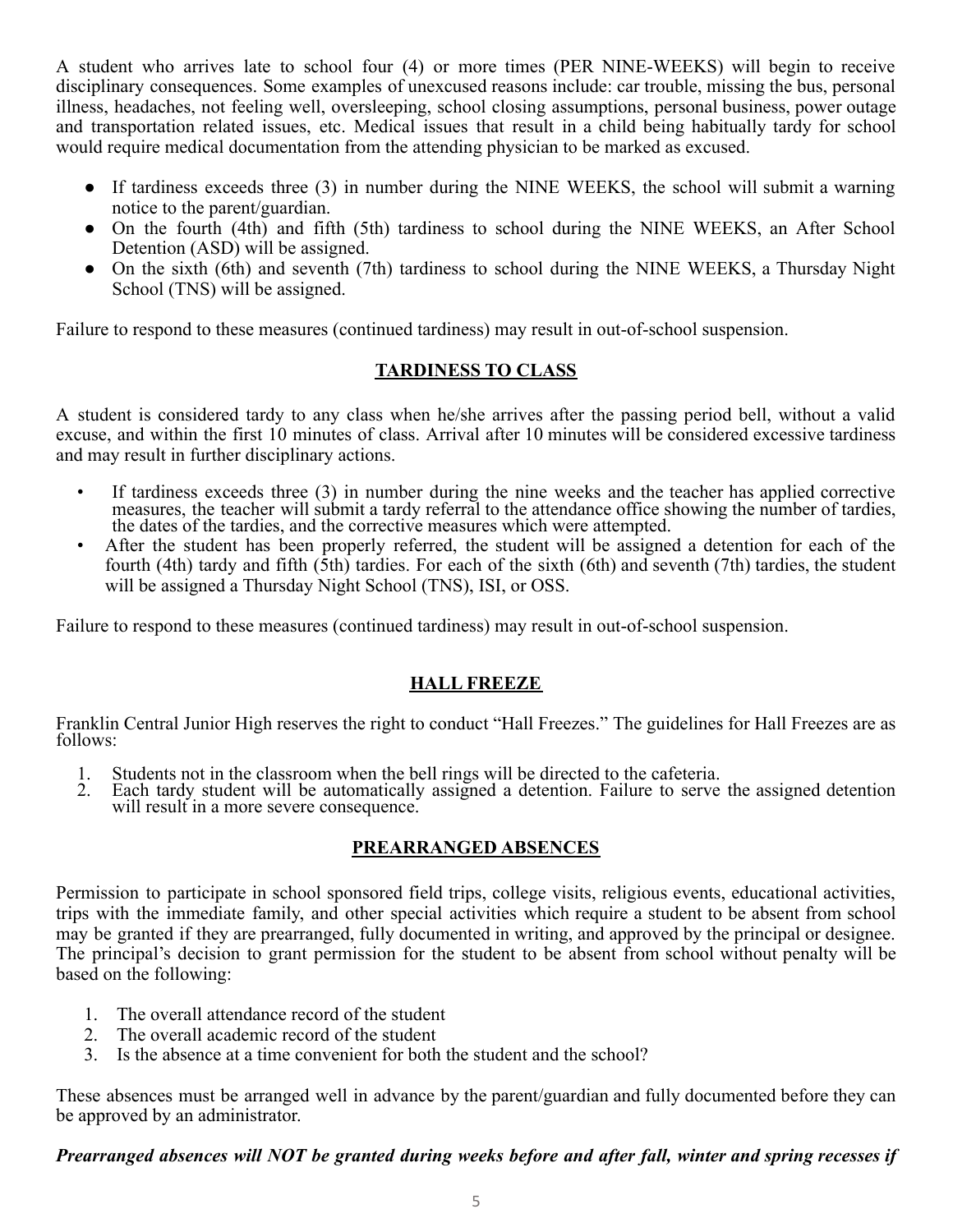*such absences include the day before or after either holiday period. NO prearranged absences will be granted during the week of final exams.*

#### **PROCEDURE TO LEAVE SCHOOL**

A student is expected to be in school all day and to do a full day's work. A written request from parents is necessary for a student to be permitted to leave school before the end of the day for any reason. This request must be presented to the attendance office before the first period class begins. A pass will be issued stating the time the student is to be excused from class. Otherwise, a student will be sent for upon parent/guardian arrival for pickup.

Students leaving school during the school day must sign out in the main office in the presence of parent/guardian **with a valid picture ID** (e.g., driver's license). A record will be kept of the student's name, date, the time leaving school, and the time the student returns to school. In case of an emergency, the main office will notify the teachers.

#### **DENTALAND MEDICALAPPOINTMENTS**

When a student has a dental or medical appointment, he/she must bring a note from his/her parent or guardian (or telephone call from parent or guardian). The note should be dated and state the time, which the student needs to leave the building. The student, upon return to school, must bring a note from his/her health care provider verifying the appointment. Medical and dental notes must be turned in to the attendance office within two (2) weeks in order to fully excuse the absence. Students must sign out through the attendance office.

#### **MINIMALATTENDANCE FOR PARTICIPATION IN ACTIVITIES**

Students must be present at school a minimum of three (3) periods of the school day to participate in his or her next extra-curricular activities event. Truancy during any part of a school day is cause for loss of participation in extracurricular activities.

#### **EMERGENCY SCHOOL CLOSING/DELAY**

Parents will be notified of school closings or delays via Parent Square. Notice will also be made to local media outlets. If you do not wish to receive these messages, you may update your notifications in Parent Square.

#### **HABITUAL TRUANT**

Students who accumulate ten or more unexcused absences in one school year are considered to be a "habitual truant." Habitual truants are ineligible for driver's license or learner's permits under IC 20-33-2-11. Habitual truants may also be expelled from school according to the Franklin Central Junior High Student Conduct Code.

#### **NEW STUDENTS**

The principal or designee shall review the attendance and discipline records of a newly enrolled student from the student's previous school (s) and shall treat documented absences or misbehavior as if they had occurred in FTCSC.

#### **FINAL EXAMS**

Each student in attendance shall have the opportunity to take final exams. If a student misses a final exam due to an absence, a zero will appear on the report card for the final exam grade and the grade will be calculated accordingly. The student may come in to make-up the final exam. The teacher will then recalculate the grade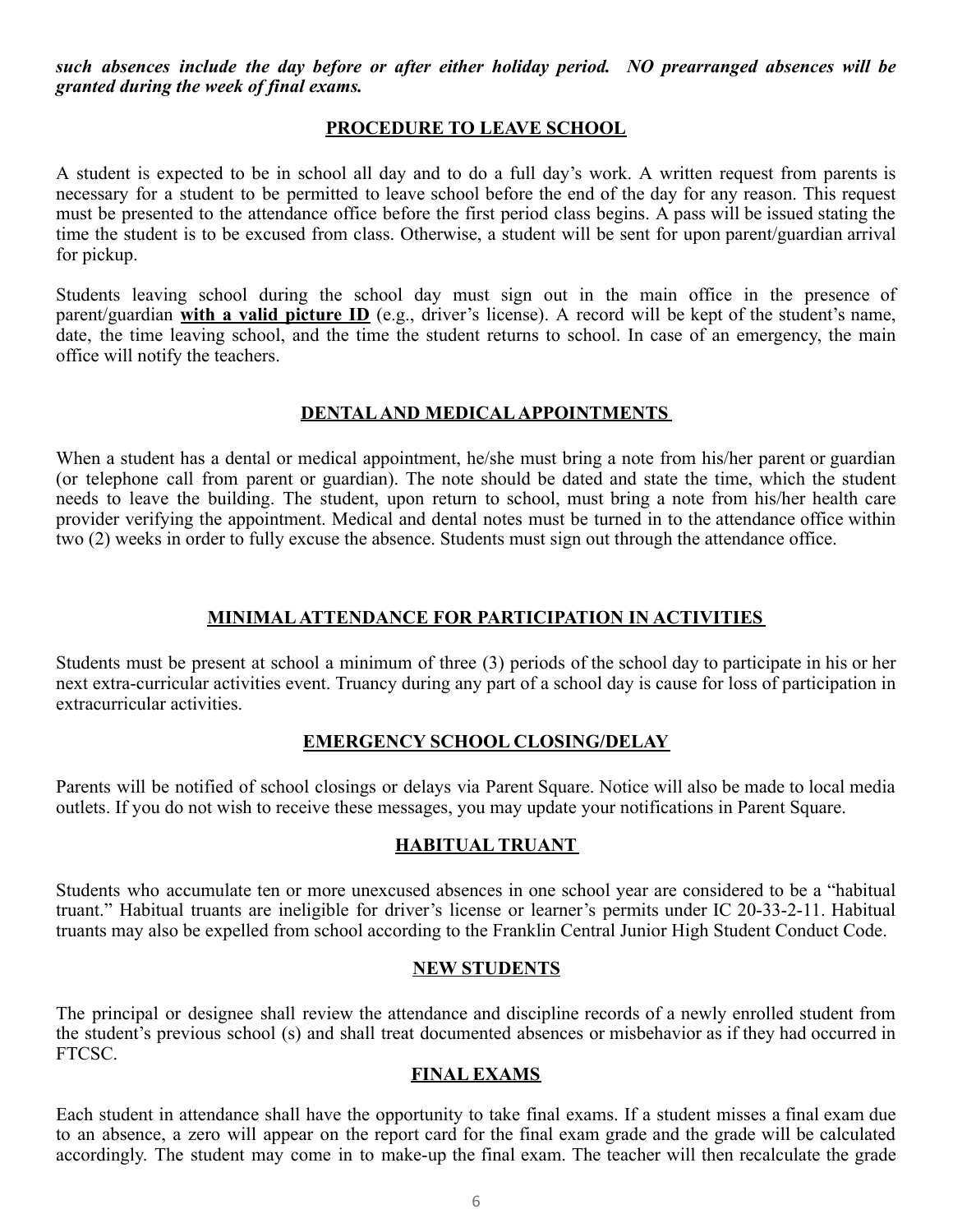with the final exam score. All final exams must be made up within five school days unless an alternative plan has been made with the individual teacher. No semester exams will be given early due to test security.

# **STUDENT SERVICES**

#### **SCHOOL COUNSELING DEPARTMENT**

The goal of the Franklin Township Counseling Department is to provide a comprehensive, developmental counseling program addressing the academic, career and personal/social development of all students. The school counselors at Franklin Central Junior High are professional school advocates who provide support to maximize student potential and academic achievement. The Counseling Department will make every effort to ensure that all students have a successful academic career by helping students overcome personal and social problems that interfere with student learning and school attendance. Counselors will facilitate communication with parents, teachers, students and community agencies to enhance student success.

The Counseling Department will serve students and parents through programs that address educational assessment, career development, scholarship opportunities and college selection. Counselors will meet frequently with students to help them take full advantage of school programs and activities, thereby allowing them to become the most sought after graduates by colleges, universities, and the world of work.

| Grade | <b>Scale</b> | Grade        | <b>Scale</b> | Grade        | <b>Scale</b> |
|-------|--------------|--------------|--------------|--------------|--------------|
| A     | 100-93       | $\mathbf{B}$ | 82-80        | $D+$         | 69-67        |
| $A-$  | 92-90        | $C+$         | 79-77        | D            | 66-63        |
| $B+$  | 89-87        | C            | 76-73        | $\mathbf{D}$ | $62 - 60$    |
| B     | 86-83        | C-           | 72-70        | F            | 59           |

### **GRADING SYSTEM**

For purposes of eligibility, honor roll, GPA, and class ranking, the following grade-point values will be used: A (4.0), A- (3.667), B+ (3.333), B (3.0), B- (2.667), C+ (2.333), C (2.0), C- (1.667), D+ (1.333), D (1.0), D- (.667), F (0). For GPA and class ranking, weighted semester grades of C- or better will gain an additional .667 grade points.

#### **HONOR ROLL**

Honor Roll is determined each grading period using the student's unweighted 9 weeks GPA. Students must be enrolled in five (5) solid subjects before being eligible for Honor Roll. Any grade lower than a C- disqualifies a student from Honor Roll.

| High Honor Roll | A average for grading period |
|-----------------|------------------------------|
| Honor Roll      | B average for grading period |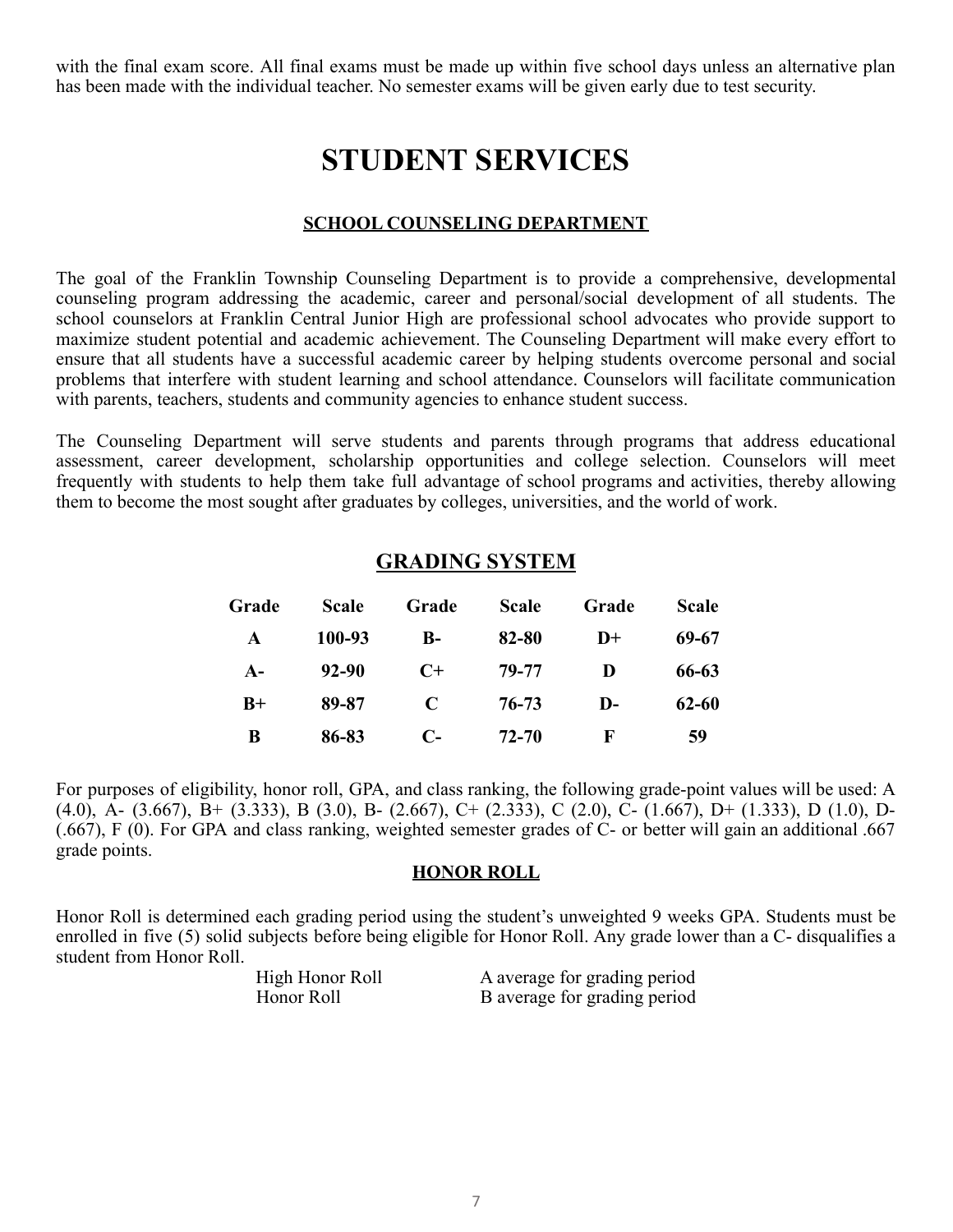### **PROMOTION, PLACEMENT, AND RETENTION**

The School Board recognizes that the personal, social, physical, and educational growth of children will vary and that they should be placed in the educational setting most appropriate to their needs at the various stages of their growth. It shall be the policy of the Board that each student be moved forward in a continuous pattern of achievement and growth that is in harmony with his/her own development. Such a pattern should coincide with the system of grade levels established by this Board and the instructional objectives established for each.

A student will be promoted to the succeeding grade level when s/he has demonstrated sufficient proficiency to permit him/her to move ahead in the educational program of the next grade.

A student enrolled in special education shall be promoted or retained based on the opinion of the Case Conference and the student's I.E.P.

No student who has completed a grade successfully shall be retained or allowed to repeat a grade in order to improve his/her ability or lengthen his/her eligibility to participate in extracurricular athletic programs.

# **XELLO**

Xello is a college and career readiness program that helps students understand their learning styles, strengths and interests in order to find possible career matches. Xello provides students with current and relevant career information such as expected salaries and training needed. It also provides data on colleges and connects students to campuses all over the country through virtual tours. Through guided lessons and counselor interaction, Xello also helps students develop graduation plans that lead to employment, enlistment or enrollment in post secondary programs. Xello is an interesting and engaging tool for students and their parents/guardians to utilize.

#### **SKYWARD FAMILY ACCESS**

All parents/guardians will be granted access to the Skyward Family Access Portal where they can check attendance, grades, missing assignments, pay fees, and more.

### **STUDENT CUMULATIVE RECORD**

Franklin Township Schools maintain complete and up-to-date records on all students. The Family Educational Rights and Privacy Act (FERPA) of 1974 deals with the right of privacy of student records.

- 
- 1. It provides parental access to their children's records until the child is eighteen years of age.<br>
2. It provides for a hearing in which parents may challenge the contents of such records.<br>
1. It spells out who may have 2. It provides for a hearing in which parents may challenge the contents of such records.
- 3. It spells out who may have access to records without parental permission and when parental permission is required.
- 4. It allows student records to be sent from one school system to another. More specific information concerning this act is available at the school's guidance office.

#### **SERVICES FOR STUDENTS WITH SPECIAL NEEDS**

Your school is responsive and ready to meet the needs of unique learners who attend there. We have building-based intervention teams designed to coordinate the school staff in meeting the needs of all students. With guidance and support from the administration of FTCSC, our schools provide special education services as determined appropriate by the case conference committee. Although not every building with FTCSC provides the full continuum of special education services, FTCSC has the full continuum available within the district. If you have any concerns about your child or questions about their necessary special education services, please contact the building principal.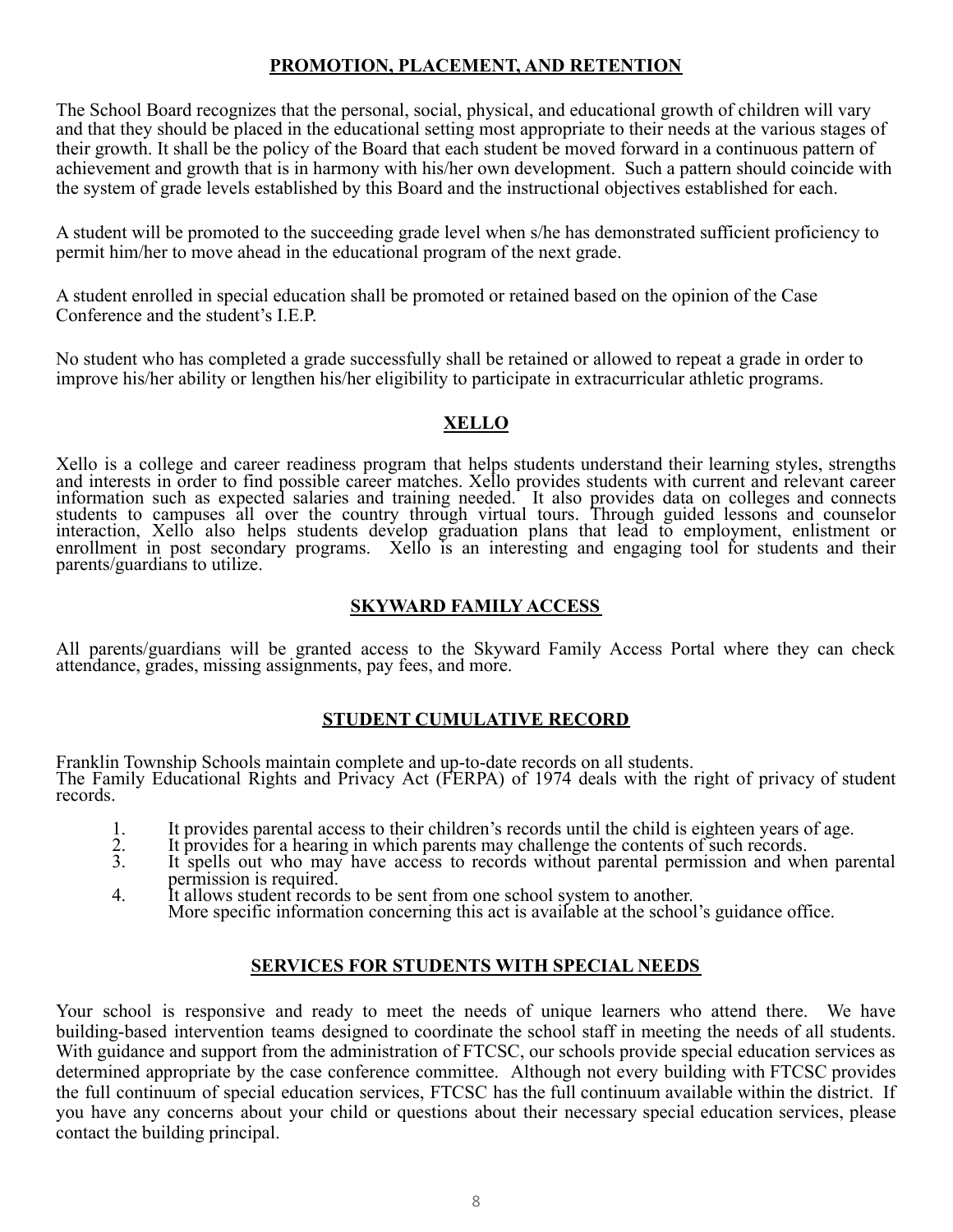#### **RELEASE OF STUDENT INFORMATION TO A NON-CUSTODIAL PARENT**

The Family Educational Rights and Privacy Act (FERPA) of 1974 mandates that the school protect the privacy of its students and their educational record, however, a non-custodial parent shall be entitled to receive a copy of his/her child's report card and given access to the child's educational record, subject to the following conditions: The custodial parent has not provided the school with a copy of the divorce decree, which specifically prohibits the non-custodial parent from having contact with or information about the child.

#### **WITHDRAWAL FROM SCHOOL**

Parents who need to withdraw a child from school should give the school two days' notice before the date of withdrawal. The student or parent must notify the appropriate guidance counselor so necessary preparation can be taken. All library books must be returned to the librarian and any debts must be paid. In order for the school to forward a transcript to the school in which the student intends to enroll, it is necessary for parents to sign a release of information form before a transcript of grades can be released. Textbooks and rental devices will be returned to the designated school employee. If there is any refund of book rental or fees, this will be taken care of at that time. Students will be given a withdrawal form to take to the new school.

#### **ACCESS TO STUDENT RECORDS**

A "student's record" consists of all official records, files, and data directly related to a student and maintained by the school, intended for school use, or to be available to parties outside the school. Such record encompasses all the material incorporated in the student's cumulative folder and includes but is not limited to general identifying data, records of attendance and of academic work completed, records of achievement in the school curriculum and on standardized achievement tests, results of other evaluative tests (including intelligence, aptitude, psychological, and interest inventory tests), school discipline and health data.

1. Students may obtain copies of their transcript at no charge through August of their graduation year from Parchment.com. Transcripts can easily be sent to any college, employer, coach, scholarship etc… with an email.

- 2. After that time, they will be charged a fee of \$6.25 for each transcript.
- 3. Such records shall be the property of the school system. Access to, correction, and disposition of student records is governed by the following policy
	- a. Right of Access. A parent/guardian of a student who is under age of eighteen (18) years and is either currently enrolled in, or the student's records are otherwise maintained by, the school system, has a right to inspect and review such student's record or any part thereof.
	- b. Manner of Exercising Such Rights. Such rights shall be exercised by presenting a written request to the office of the superintendent or his designee. The request shall specify the specific records which the parents wish to inspect or examine. In the event the school cannot determine the exact records as described, the designated school employee will immediately contact the parents by letter to determine the desired scope of records to be inspected. Such inspection shall be made during reasonable business hours determined by mutual agreement between the school employee and the parents, but in no event shall be more than ten (10) school days after submission of the written request. A school official shall be present during any such inspection to assist in the interpretation of the records where they reasonably require professional interpretation.
	- c. Records Involving More Than One Student. Where the records requested include Information concerning more than one student, the parents shall either receive for examination that part of the record pertaining to their child, or where this cannot reasonably be done, be informed of the contents of that part of the record pertaining to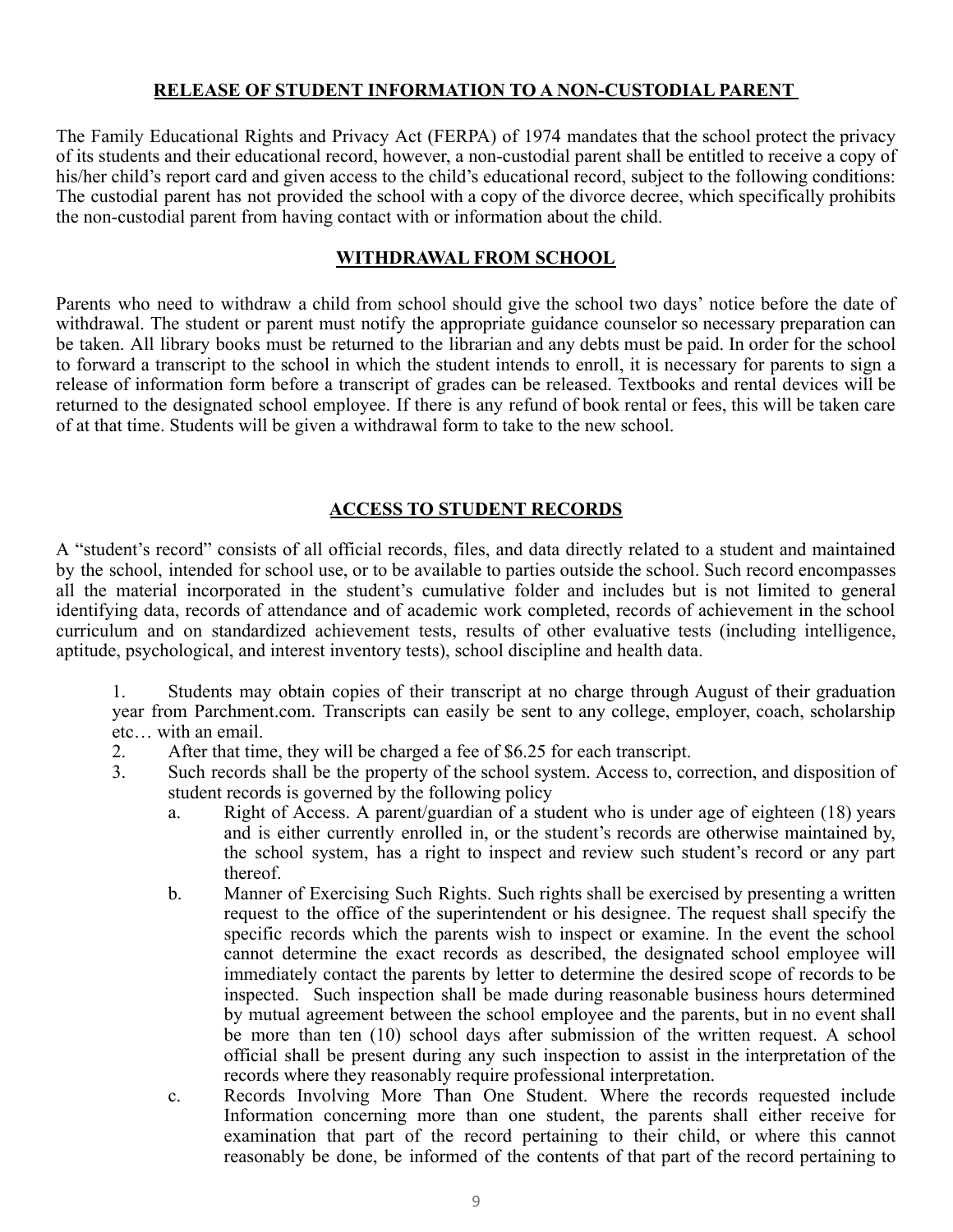their child.

d. Students Over 18 Years of Age. Whenever a student has attained eighteen (18) years of age, or is attending an institution of postsecondary education, the permission or consent required of and the rights accorded to parents under this policy, shall thereafter only be required of and accorded to the student.

# **STUDENT SAFETY**

# **EMERGENCY STANDARD AND RESPONSE PROTOCOL**

#### **Emergency Drills**

- Emergency drills will be held each month of the school year. Students are to follow the directions of the staff; every emergency drill must be regarded as the "real thing" by students and staff. The necessity of a drill is to form habits, which will avoid panic in case of a real disaster.
- The signal for evacuation, or an evacuation drill, is a continuous sounding of the fire buzzer until the building is vacated.
- When the evacuation alarm sounds, all persons must leave the building according to the building evacuation plan. Each student should know the proper exit from the classroom to the outside for every room in which he/she has classes. Directions for drills are posted in every room.
- At the first sound of the fire buzzer, students must form into lines and clear the building as quickly as possible. Students will walk, NOT RUN, when leaving the building. Silence should be maintained during the fire exit to permit proper instructions.
- Teachers should designate a responsible student to close all windows and turn off lights in the classroom. Teachers are expected to check for clearance from their areas and evacuate the building with the students. Classroom doors should be closed but not locked. Teachers should take a class roster with them when leaving the building so attendance can be taken when students are reassembled outside.
- Upon leaving the building, classes should move away from the exits a distance of at least 100 feet where conditions allow. This will prevent the blocking of exits and will allow room for the operation of firefighting and other emergency equipment.

### **Tornado Drills/Shelter**

- The signal for a tornado warning is a distinct siren warning sounded through the P.A. system. Each student should know the proper exit from the classroom to the evacuation area for every room in which he/she has classes.
- Rules governing tornado drills are as follows: Students are to be quiet when leaving the room and remain quiet until they arrive back in the room.
- Students are to walk in single file to their destination.
	- Teachers are to direct their class to their designated area and remain with them.
	- Teachers will make sure there are no students located near glass.
	- Students are to assume the American Red Cross Tornado Safe Position.
	- Students are to walk back the same way as they came from the room.

**Other Disaster Drills** - Other emergency drills may be conducted throughout the school year.

# **HEALTH SERVICES**

# **CLINICS**

Health services include programs, services, and activities that provide for a healthy environment, thereby promoting and protecting the health, learning, and well-being of all students. The school nurse clinics are available for emergencies, injuries, and illnesses that arise while the child is at school, in addition to management of chronic illnesses and special needs. Each FTCSC clinic is staffed with a Community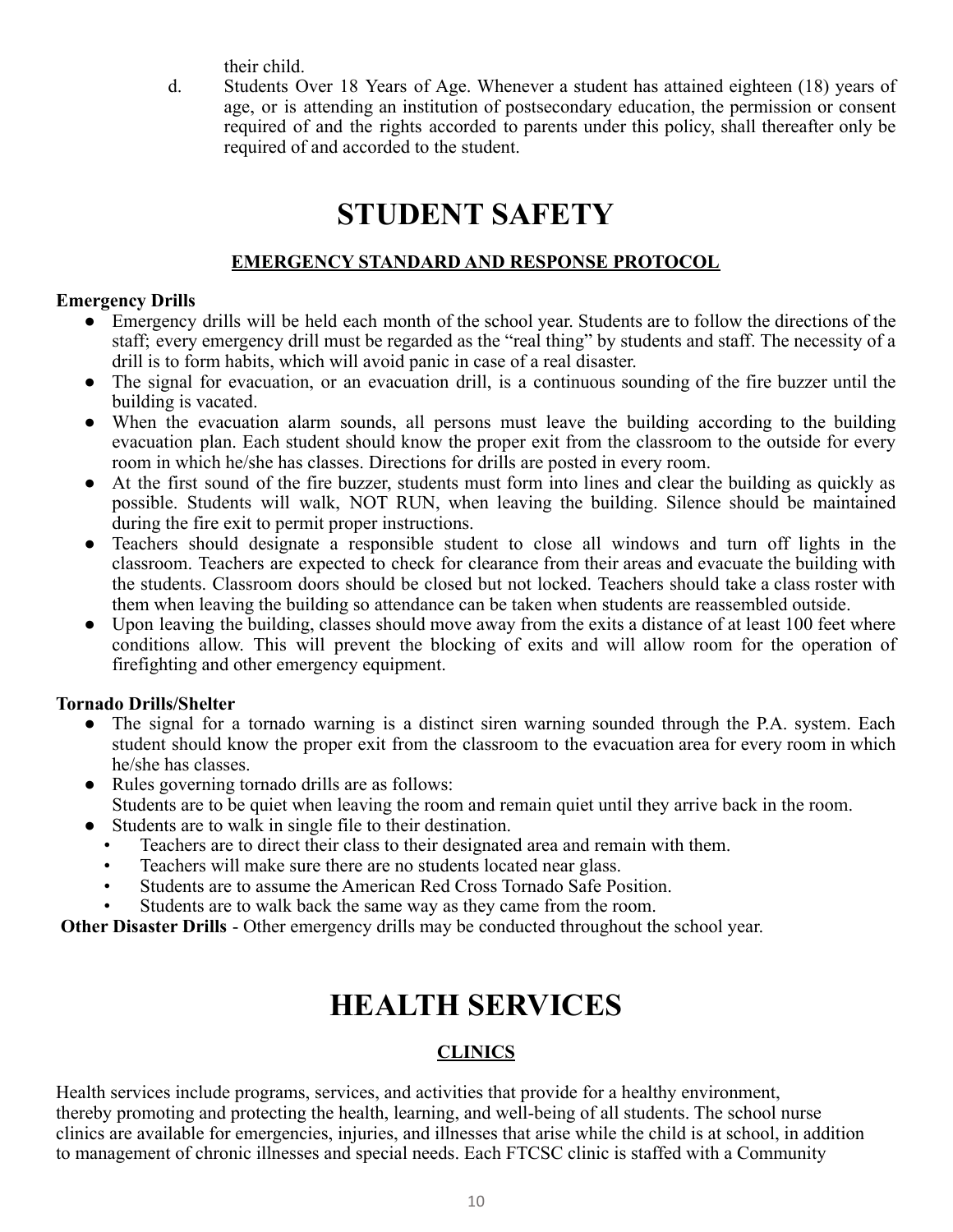Health Network nurse (RN or LPN), provided at no cost to the school district. Nurses do not make medical diagnoses. Nurses are skilled in assessment, data collection, planning, intervention, evaluation, wellness promotion, health education, prevention, emergency care, referral, and communicable disease surveillance.

School nurses may provide non-emergency first aid treatment, emergency care, and conduct health screenings to any student. A Consent to Treat form is available during both the new and returning student online registration process. The Consent to Treat form must be filled out for any additional medical services, including medication administration, chronic health management, additional medical services not listed. The Consent to Treat form is also available on the FTCSC website under "Health Services." Please speak with the nurse at the school if you have questions about the consent form or if you require a paper copy. If a parent does not wish for the nurse to provide services to a student, a letter must be provided to the clinic opting out of services.

The clinics are open daily during school hours. Students must have a pass to enter the clinic. Those without a pass will be sent back to class to obtain a pass unless there is an emergent need. The student will be asked the nature of the complaint, may have his/her temperature taken, and may be allowed to rest for a short period of time. Please remember that time in the clinic, is time out of class and instructional time is being lost. The nurse will send students home who display outward signs of illness. The nurse will call the phone numbers on file if the nurse feels the student is too ill to be at school, or if a symptom of illness below presents during the school day. It is essential that phone numbers provided to the school are current and up to date. If the nurse is unable to reach a contact, the student will be sent back to class, unless there are signs of a contagious illness. If the student has an emergent or urgent health need and/or the parent or other contact cannot be reached, EMS may be contacted.

#### **ALLERGY PRECAUTION**

Due to allergy precautions, latex balloons and latex gloves are NOT to be utilized within any FTCSC building.

#### **ILLNESS**

General guidelines for illness follow the guidelines, laws, and recommendations of the IN Dept. of Health, the Marion County Health Dept., Community Health Network, and IN Code to prevent the spread of communicable disease. When the nurse calls the parent to pick up the child, it is in accordance with these laws and directives and the public health setting of school. Parents should make every effort to come to the school to pick up their students in a timely manner. Bus transportation cannot be utilized if the child exhibits symptoms of a contagious illness.

Please do NOT send your child to school if one or more of the following symptoms are present: diarrhea, vomiting two or more times in a 24-hour period, undiagnosed body rash, sore throat with swollen lymph nodes, severe coughing, eye discharge and redness, or fever of 100 º or more. Please do NOT send the child back to school until he/she has been fever-free (without fever-reducing medications) and with no vomiting/diarrhea for 24 hours. Antibiotics prescribed for eye or throat infections must be given for 24 hours before the student returns to school. The school nurse will contact a parent/guardian for pick up from school if any of the above symptoms are present during the school day. The school nurse may request a doctor's note for return to school if there are symptoms of communicable disease. This will help prevent the spread of infection to others and ensure that the student is feeling better to learn. Students who have had surgery may be asked to provide a doctor's release to return to school.

### **INJURY**

Students who are injured at school should report to the clinic to be assessed at the time of the injury. If a student has a deep laceration, cannot walk, has extreme swelling or pain, obvious deformity, head injury, or any other sign of an emergent/urgent need requiring further evaluation, the nurse will determine the best course of action for the situation. This may include a call for a parent/guardian to pick up, or a call to EMS.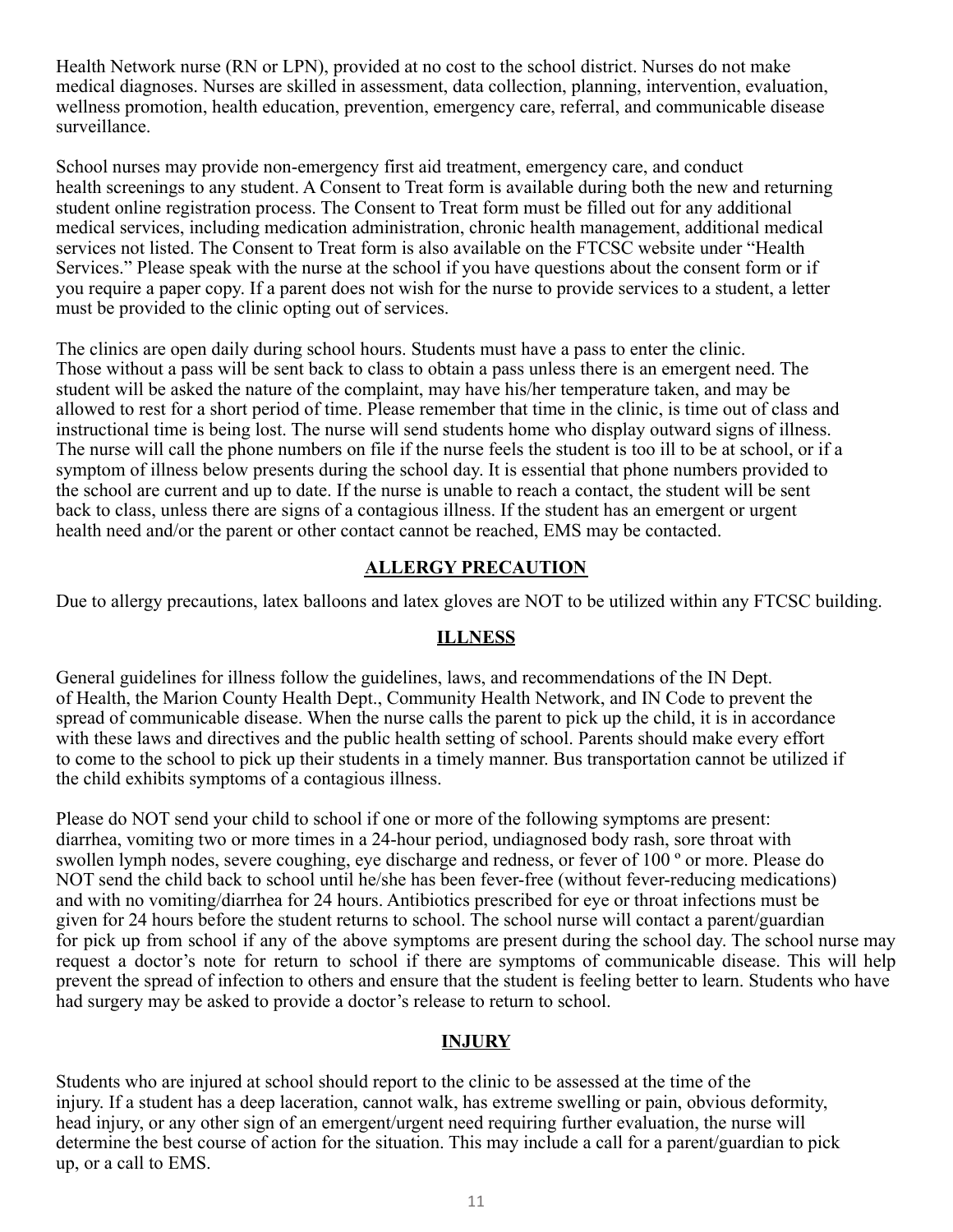The clinics possess wheelchairs for emergency response by school staff only. FTCSC cannot provide a wheelchair or any other medical supplies or devices which may be necessary for student injuries or recuperation from surgeries, this includes: crutches, dressing supplies, wraps, splints, etc. Parents should contact their healthcare provider or insurance carrier if these devices are needed beyond the school's initial response.

#### **MEDICATIONS**:

Medication given for the academic success of students, or other medications given for acute or chronic conditions may be administered by the school nurse. All medications must be provided by the parent/guardian. Any medication that is necessary to be administered during the school day must be brought to the clinic by a parent or guardian. Students are not allowed to transport medications unless they have a consent to self-treat form on file for emergency medications. Medication administration forms are available at each school and online and must be filled out for each medication. Medication forms must be filled out and signed by the parent before a medication may be administered by the nurse. Medications that are prescribed for once, twice, or three times daily administration should be administered at home when all possible. Please consult with your nurse if it is necessary for one of these medications to be administered during the school day. Prescription medications must have the current prescription label with the student's name attached to the medication.

Per IN Code, all medications must be in the ORIGINAL containers. For the safety of your student, medication received in a baggie or envelope cannot be given. More than a 4-week supply of medication should not be brought to the school, as controlled substances are counted daily by nurses, and upon receipt in the clinics. Expired medications and prescriptions with a label more than a year old will not be accepted.

Over-the-counter (OTC) medications provided by the parent may be stored in the clinic to be given by the school nurse. A signed medication consent form must be filled out for each medication. The label on an OTC serves as the guideline for dosing and frequency, including appropriate duration before a doctor is consulted. If the parent desires a dose or schedule that is different than the label, a physician's order shall be necessary for administration. If cough drops are needed, we suggest supplying a hard candy to be substituted for the same effect. This allows the student to remain in the classroom during educational time.

Students less than 12 years of age must have age-appropriate children's medication. Aspirin cannot be given to students, due to risk of Reye's syndrome—please check labels of various pain relievers and stomach medications to make sure aspirin, salicylates, or bismuth are not ingredients. Supplements, Vitamins, Non-FDA approved medications, and essential oils are not appropriate for school and will not be dispensed by the nurse. Medication policy is available online.

A physician's order and signed permission to self-carry form is necessary in order for an emergency medication prescribed for life-threatening conditions to be carried and administered by a student during the school day. Examples are Epi-pen and Albuterol. We recommend keeping an additional supply in the clinic in case of student need. Emergency medications that are controlled substances will be kept in the clinic.

#### **LICE**

Students who exhibit scratching or evidence of live bugs in the hair may go to the school clinic for evaluation by the school nurse. The school nurse will examine the student's hair and scalp in a confidential manner.

If live lice (crawling bugs) are visualized, the parent/guardian shall be contacted by phone. Factors such as the severity of infestation, child's age, or other health concerns influence professional judgment regarding parent pick up and recommendation of treatment options.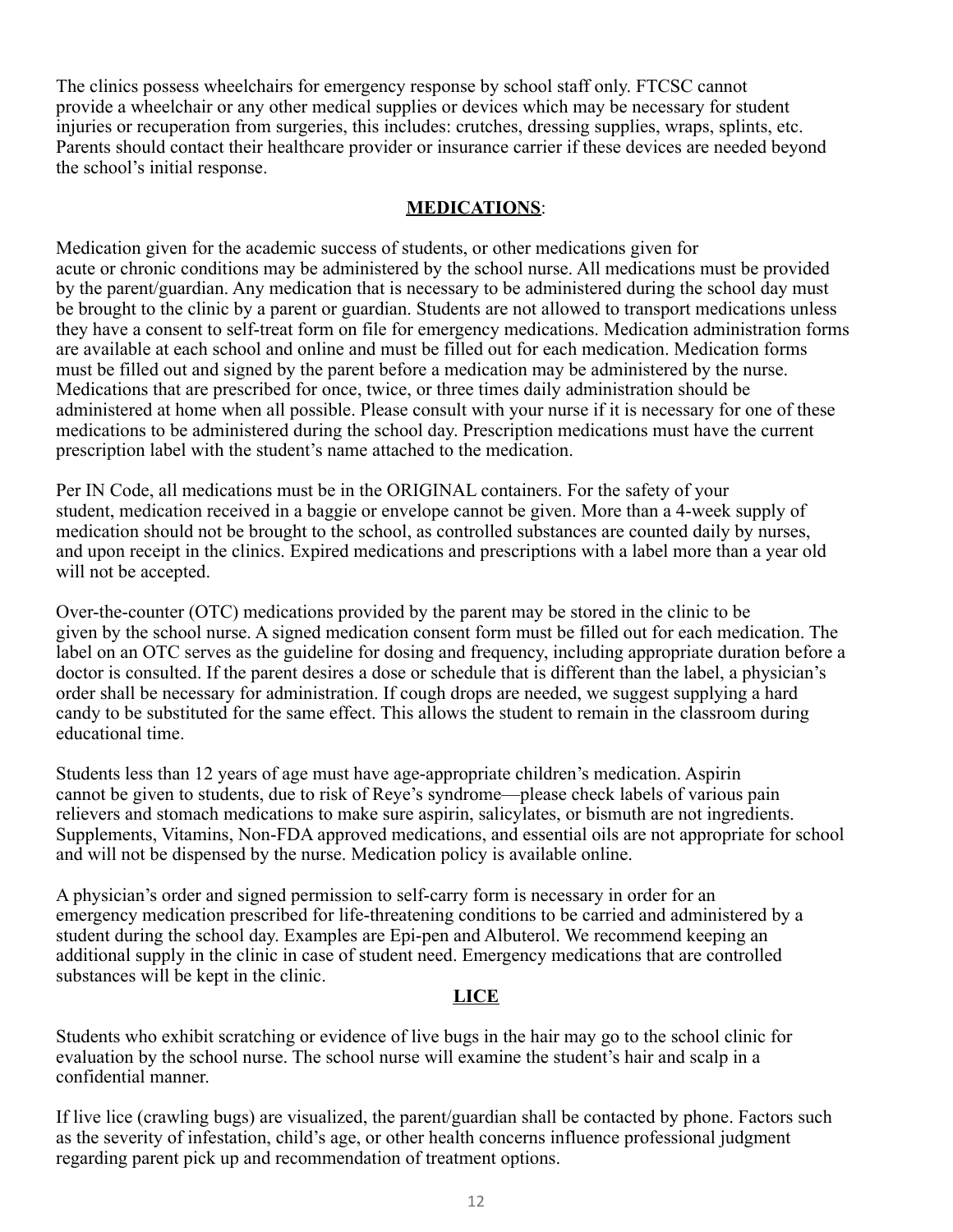If nits only are visualized, the student may remain in school and the parent will be notified of need for treatment by the end of the school day. Nits closer than  $\frac{1}{2}$  inch from the scalp may be viable and require parental action at home.

Once confirmed, students with live head lice must be cleared by the nurse in order to return to school. Students should be brought to the clinic by the parent after treatment to be cleared prior to their return to classroom. School Nurses may offer educational assistance with strategies for prevention and ways to enable the student to return to school as soon as possible.

### **MISCELLANY**

In the event that Indiana Poison Control is consulted, the instructions received shall be absolutely followed by nurses/school personnel, to include emergency transport.

It is the parent's responsibility to provide any student-specific supplies that are needed on a regular basis at school. This includes dressing supplies for injuries beyond initial first aid, supplies of clothing, hygiene items, equipment/supplies/food for any type of special need, etc.

Immunization records are reviewed at the time of enrollment and throughout the school year to keep accurate compliance rates in the school. Per Indiana state law, students must be up to date with required immunizations prior to the first day of school. Parents will be informed about changes in state laws pertaining to immunizations prior to the start of each school year. All students must meet state requirements for immunizations. Students may be excluded from school if immunizations are not up to date. Please contact your building nurse for further information.

All students are expected to be independent in caring for their toileting needs, and will be given the necessary items to clean themselves in case of an accident. Parents of young students are encouraged to provide spare items in the student's backpack.

Extra clothing will be provided when available and should be laundered and returned to the school when lent out. If clothing is not available, the nurse will contact the parent to provide clothing.

Vision (grades 1, 3, 5, 8) and hearing (grades 1, 4, 7, 10) screenings take place during the year and are performed by the school professional staff, eye doctor, or health department. Referrals for follow-up are mailed to the home. Parents should make every effort to act promptly if a referral is received, as vision and hearing deficits greatly impact educational performance. The handbook shall serve as notice that screening will occur. Check buildings' calendars for specific dates.

# **BUS REGULATIONS**

# **PERMANENT BUS STOPS**

- Permanent bus stops will be established by the Franklin Township Community Schools and are subject to change by (FTCSC) Transportation Office. Bus stops will be published annually and made available to the community via the FTCSC website. Bus stops will be located on publicly serviced roadways. Buses will NOT load/unload students at businesses, parking lots, or areas deemed unsafe by the Transportation Department. Students must use the bus stop assigned to them.
- FTCSC cannot send buses into new neighborhoods under construction until buses can get through safely.
- Students and parents are required to ensure the safety of all individuals to and from the bus stop and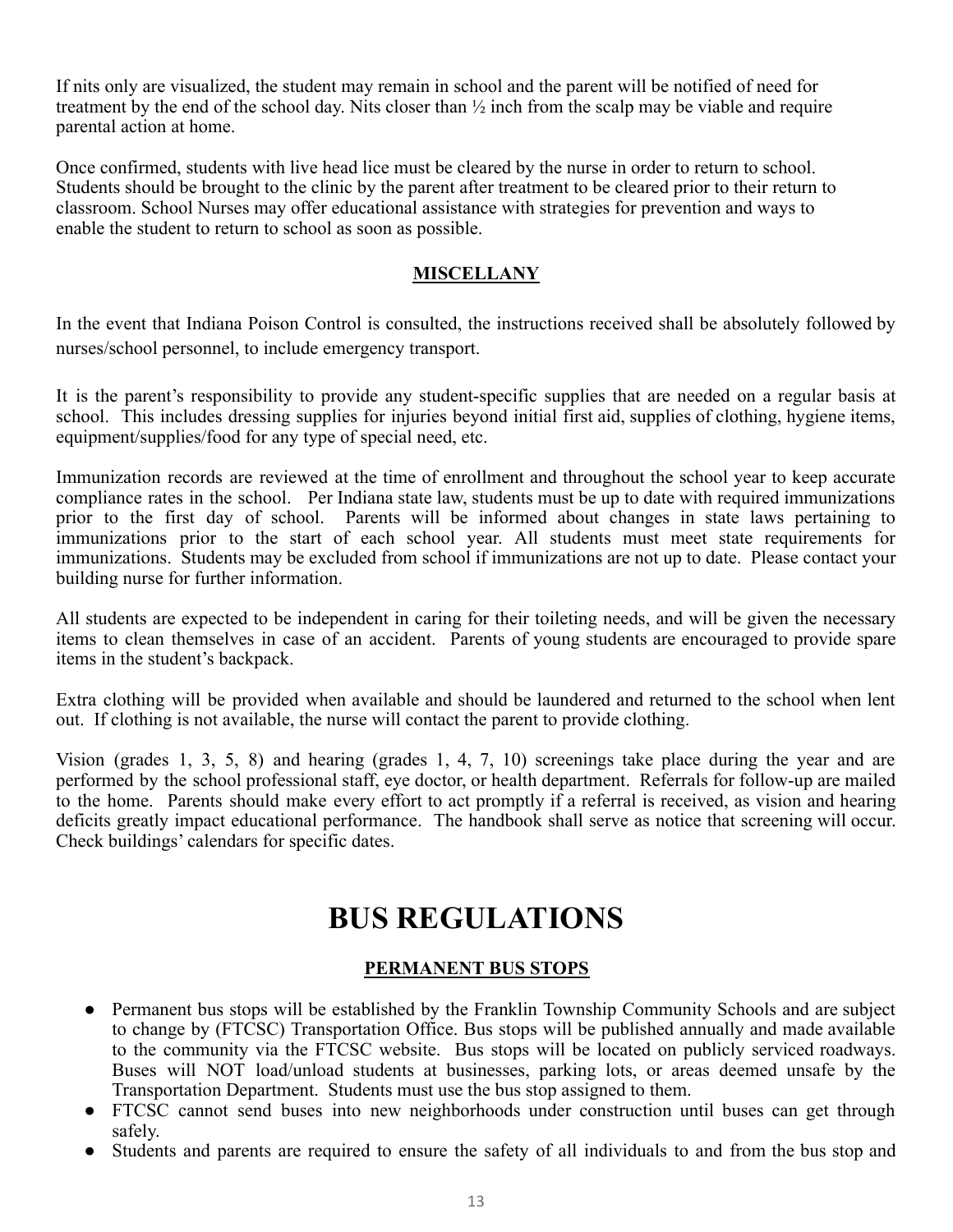while waiting for the bus.

- Students that do not reside in a neighborhood and reside off of a main roadway will be picked up at their driveway.
- Bus drivers are not authorized to change, edit, or add bus stops to their route. Please do not approach *the driver at the bus stop. Requests or concerns are handled by the FTCSC Transportation Office.*
- Students need to be at their scheduled bus stop at least 10-minutes prior to the time scheduled.
- Addresses must be kept updated with registration at the student's home school. Transportation cannot change addresses.
- ●

# **CUL-DE-SACS/COURTS/DEAD END ROADWAYS**

- **●** FTCSC will not allow its buses to travel down cul-de-sacs, courts, or dead end roads due to inherent risk. Exceptions are made for special needs buses.
- Buses will not use driveways to turn around.

# **BUS ROUTES AND CHANGES**

The change must be permanent and a consistent daily pick-up or drop-off location (no variant day/week locations will be approved). In order to provide a safe and secure experience for our students, **FTCSC is unable to temporarily alter a student's scheduled stop location** and or route. This ensures that all students will be picked up and dropped off at the appropriate time and location. In addition, this allows FTCSC to maximize bus capacity and routing efficiencies. Transportation can only provide rides to and from the assigned bus stop. Please do not send notes to the school, give notes to the drivers, or contact the transportation office with requested changes as they will be unable to assist and may create confusion. Thank you for your understanding on this matter.

- Bus routes will be designed to utilize the maximum capacity rating for each bus. Routes will be designed and built for students to ride to and from their assigned stop based on their home address or daycare provider
- If you are using a daycare provider please use the **Pick-up/Drop-off Information Form,** which is available at school offices, and CTEC (Administration Office on Franklin Rd) and on our school web page. This form may be turned into the school office or faxed to the Transportation Office at 317-803-5070 or emailed to transportation@ftcsc.org. Changes may take up to 3-5 days to process. Parents/Guardians should have a back-up plan in place until services are altered to accommodate requests. **No changes may start until approved, authorized and scheduled by the FTCSC transportation office**. Once the request is approved the Transportation Office will notify the bus driver and guardian of the student with the start date and routing information.
- Due to bus capacity and routing efficiencies students will NOT be able to use multiple bus stops or day variant scheduling. We do not issue bus passes or honor requests from parents.
- There may be times routes may need to be consolidated to account for shortage of drivers or situations unforeseen by the transportation office.
- In the event the transportation department changes a bus route and the times are altered more than  $+/-10$ minutes students and parents will be notified via letter and/or email indicating the schedule changes at least 3 days prior.
- One week prior to school starting bus route information will be available on the corporation website; [www.ftcsc.org.](http://www.ftcsc.org/) Use the login and passwords provided on that page. In the event last minute changes may be made it is recommended to double check the night before school starts.
- Franklin Township CSC Transportation Facebook page will have posting of changes along with daily notices of buses running later than 10 minutes.

# **BUS STOP ETIQUETTE**

The bus stop is considered school property. Students and parents are to respect the property where the bus stops are located. Individuals are not to damage or vandalize the property where the bus stops are located. Failure to comply may result in a loss of riding privileges.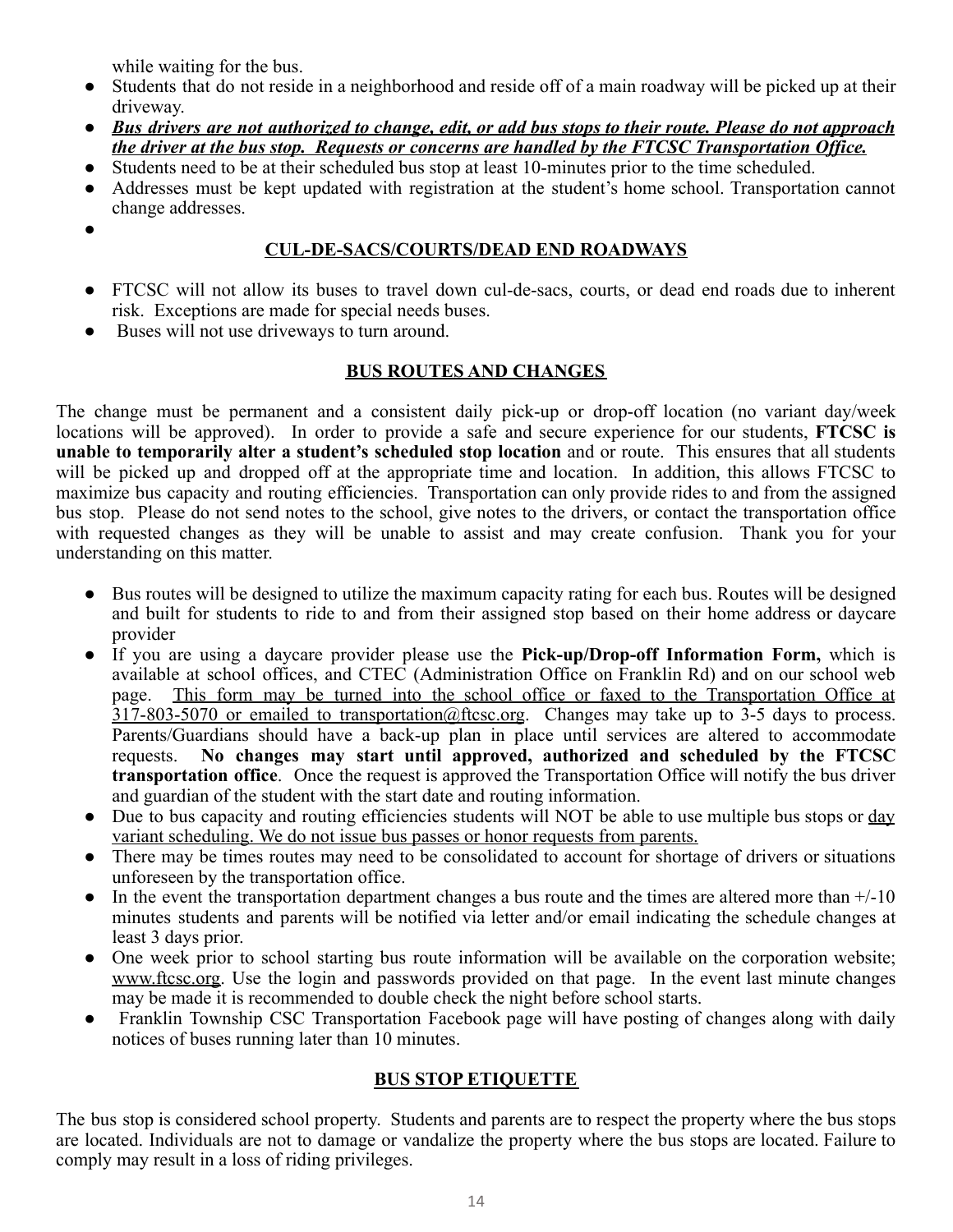# **LOADING AND UNLOADING SAFETY**

- Students are to wait at least 10 feet away from the curb and in a straight line while waiting for the bus.
- **●** Students that are required to cross the street must cross in front of the bus, ONLY after the driver has activated the red warning lights, stop arm, and they are indicated by the driver that it is safe to cross.
- **●** Students are NOT to cross behind the bus. Due to the severity of the safety risk, students that cross behind the bus may lose riding privileges.
- **●** Students are to be at their bus stop ready to board the bus at least 10 minutes prior to scheduled pick-up time. Students that are not at the bus stop and visible to the driver may be missed. Buses will not be sent back to retrieve students that missed the bus.
- **●** If a student misses the bus they are NOT to chase, follow, or board the bus at any other location other than their assigned bus stop. Doing any one of these can be extremely dangerous and can result in serious injury or death. Students chasing buses or boarding at a different stop will receive a one-day suspension.
- Students at the bus stop should not engage in any horseplay. Pushing, shoving, chasing, etc.

# **CONTACT**

In order to maintain bus routes running in an efficient and timely manner, we request that all communication be handled through the Transportation Office and not at the bus stop. In the event you need to get a hold of your child's bus driver to discuss a disciplinary concern, bus times, or items related to the bus ride please contact the Transportation Office (317-862-2314) and a message will be left for the driver.

# **BUS SAFETY DRILLS**

Throughout the school year students will participate in bus safety drills. The dates will be posted online. This program is to help assist students in the education process of understanding their role and what to do in the event the bus needs to be evacuated.

- Students will be taught how to evacuate, where to evacuate, and how the emergency exits operate.
- Students shall dress accordingly on these dates as they will be evacuating out of the bus through the front, middle, or rear exits.

# **CARRY-ON ITEMS**

Carry-on items must fit the following criteria:

- Fit on top of student's lap
- Sit below the lower window level
- Are not to interfere with other students sitting in their seat.
- Must keep the aisle and emergency exits clear; per state law.

Students are not to bring toys, speakers, collectible cards, laser pointers, balloons, or other distracting items to school or onto the bus. Headphones must be used when listening to music on an electronic device. Students must have one ear uncovered to hear info from the bus driver. Any items needed for a school project, etc. should be kept in the students' back pack. Items that do not fit in the backpack or do not meet the above criteria, may not be transported. FTCSC is not responsible for loss, damage or theft of electronic devices or other items brought onto the bus. Drivers may have additional policies per their own discretion. Videos and photos are NOT to be taken on FTCSC buses.

### **BUS RULES**

The bus is an extension of the school therefore students are expected to follow the same rules that apply in a classroom. In addition, students are expected to follow the Bus Discipline Plan listed below: Failure to follow the Bus Discipline Plan may result in a loss of bus riding privileges: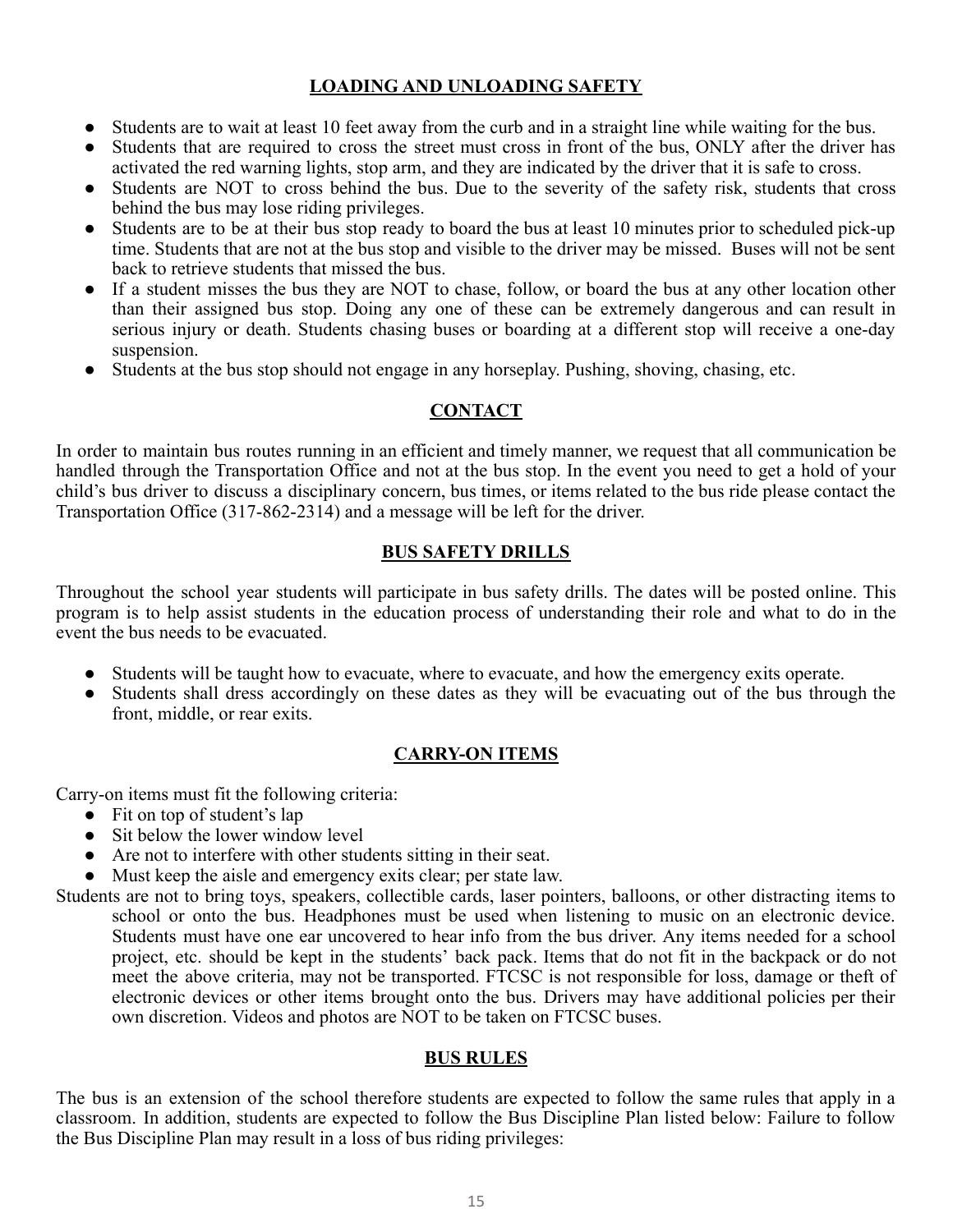# **EXPECTATIONS FOR RIDING A FTCSC BUS**:

- Follow directions first time given
- Treat other riders with respect and consideration to safety
- Be at the designated stop prior to the bus arrival
- Go straight to the assigned seat and remain seated while the bus is in motion (use seatbelt if applicable).
- Keep all items in a bag that is small enough to be held in the lap. All items must be maintained in the space of your child's seat and may not be in the aisle or impede into the space of others.
- If allowed at your school electronic devices, food, gum or drinks are to be kept in the back pack.
- Be responsible for your belongings; items that could be lost, damaged or stolen are not the responsibility of FTCSC.
- Ask before putting windows down.
- Keep your hands, feet and objects to yourself and inside the bus.
- Use kind words and talk with appropriate voice levels.

# **INFRACTIONS THAT WILL RESULT IN IMMEDIATE SUSPENSION FROM THE BUS:**

- Verbal or physical abuse of students or staff
- **Destruction or vandalism**
- Possession of sprays, combustibles, tobacco, e-cigarettes/vapes alcohol, drugs or weapons (guns, knives, lighters, etc.)

●

# **Bus Discipline Action Plan**

Please be aware that the following is just a guideline. Serious infraction may dictate a more severe action. When able, the driver will verbally warn the student and or move seats. After that the driver is instructed to follow the discipline plan as outlined:

- 1. WARNING: No time off the bus Form sent home for parent awareness only
- 2. FIRST ACTION: One day off the bus- Form sent home<br>3. SECOND ACTION: 3-10 days off the bus Form sent home
- 3. SECOND ACTION: 3-10 days off the bus Form sent home
- 4. THIRD ACTION: Up to remainder of the school year off the bus Form sent home

Any Form sent home will have two sheets. The white copy is for the parent/guardian to keep. **The yellow requires a parent/guardian signature and is your child's pass to get back on the bus.** This ensures the Transportation Department and school that you are aware of the incident. **FTCSC staff will use all means possible to investigate discipline complaints. Video viewing is done by FTCSC transportation staff and building principals/deans. However, to protect the privacy for ALL FTCSC students we do not allow parents to view video**.

Parents may contact the Transportation Office at (317) 862-2314 with any transportation concerns

# **STAR EXPRESS CHILD NUTRITION MEAL PROGRAM**

Go to: https://ftcsc.org/nutrition-department and http://www.ftcsc.nutrislice.com to find a more complete list of what your Child Nutrition program is doing for your students. Also available: menus, meal prices, nutritional data and requirements, payment options, charge procedure, allergy management, free & reduced meal application, Summer Servings, wellness policy, and contact information.

As a result of the USDA Nutrition Standards for the National School Lunch, five meal components are offered daily with a variety of choices in each category. Of those five components (Meat/meat alternative, grain/bread, fruit, vegetable, and milk), the students must choose at least 3 different components. Each student is required to take either a fruit or vegetable serving as part of the reimbursable meal and may take up to two fruits and/or two vegetables as part of their meal. Star Express offers breakfast daily and provides a variety of entrees that are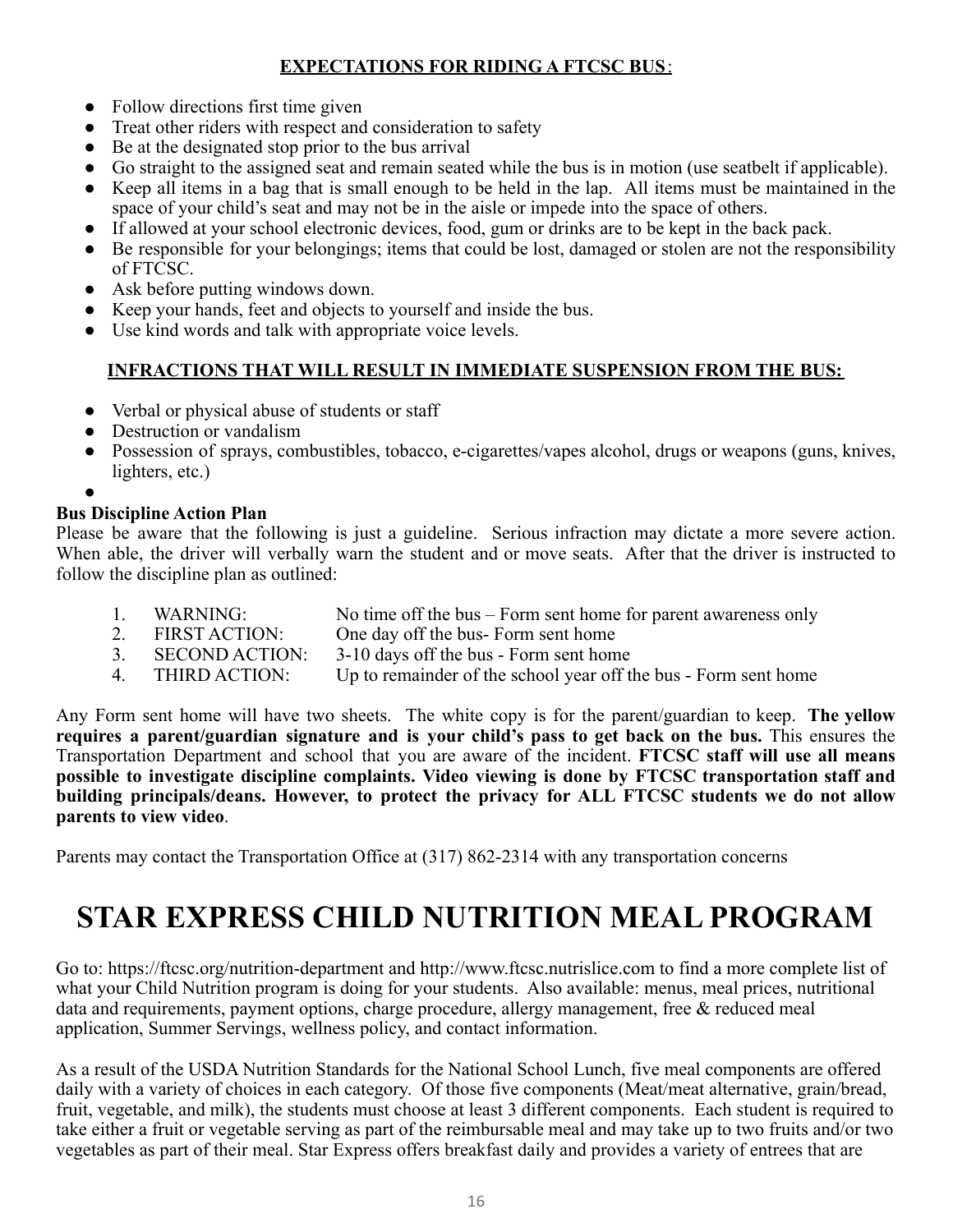whole grain-rich and packed with essential vitamins and minerals needed for everyday function. Four food items from 3 meal components are offered each day at breakfast. Of those four food items (Meat/meat alternative, grain/bread, fruit, and milk), the students must choose at least 3 different items. Each student is required to take the fruit or juice serving as part of the reimbursable meal.

Federal regulations require that meals are priced as a unit and no reduction is given if a student takes less than the offered items. Students are encouraged to take all of the items offered. In addition, a la carte items are available for purchase.

The Child Nutrition department uses a computerized meal payment system. The district uses multiple options for student meal checkout including but not limited to; pin numbers, barcode scanners, class rosters, and biometrics. The system allows a student to make payments into his/her own personal account. Prepayments for meals are encouraged to reduce the need for frequent deposits and daily cash handling; however, he/she may still pay cash daily. Either cash or checks will be accepted for deposit. In addition, online payments can be made through EZSchoolPay.com with a debit or credit card. EZSchoolPay is accessible through the district website. An account balance cannot be shared by different children in the same household. Money in a student's account may be used for complete meals and a la carte sales. The system allows one student meal for breakfast and one for lunch. All other purchases will be charged at a la carte pricing.

If a household chooses not to use EZSchoolPay, students paying by check/cash may drop off their deposit to the main office dropbox or to the Child Nutrition office by 9 a.m. Elementary students are to bring checks or cash in an envelope marked with the child's name and teacher's name on it and submit it to the classroom teacher each morning. Deposits are also accepted on the line. We request that you write the child's name on checks. Checks should be made payable to Franklin Township Food Service (FTFS). In order to expedite the line speed, a "no cash back policy" has been implemented at all schools. Any remaining cash paid at the register will go into the student's account instead of refunding it to them.

Eligible students may qualify for free or reduced-price meals. Applications are available online at the Franklin Township Community School Corporation Child Nutrition website. Applications need to be completed annually for each school year.

Students may charge a full reimbursable meal (entrée, up to two fruits and/or two vegetables and a milk). Charges are not permitted for a la carte items.

Students/Parents are informed of low account balances by three different methods: (1) Verbal reminders from the cashier, (2) Text and Email reminders sent home bi-weekly, (3) Parents can sign up with EZSchoolPay to receive low balance reminders, free of charge. Utilizing EZSchoolPay is highly encouraged by the Child Nutrition department. Parents/Guardians are responsible for the maintenance of their students' accounts. At the end of each semester, any account that is greater than (-\$20.00) will be sent to RMP Credit for collections. Funds remaining in the students' meal account at the end of the school year will be applied to the students' balance for the next school year.

Inactive accounts (withdrawn or graduated students) are eligible for refunds with a written request to the Child Nutrition department or by submitting the request via the form on the Child Nutrition department's web page. The request must be submitted 30 days after the end of the school year, or 30 days after the date the student leaves the district.

If your student has a diet restriction/food allergy that requires monitoring, please contact your school's Community Health Network RN. The district procedure can be found at: https://ftcsc.org/health-services/forms

If you have any questions regarding the meal program, please contact the Star Express manager and/or visit our website:

> https://www.ftcsc.org/nutrition-department http://ftcsc.nutrislice.com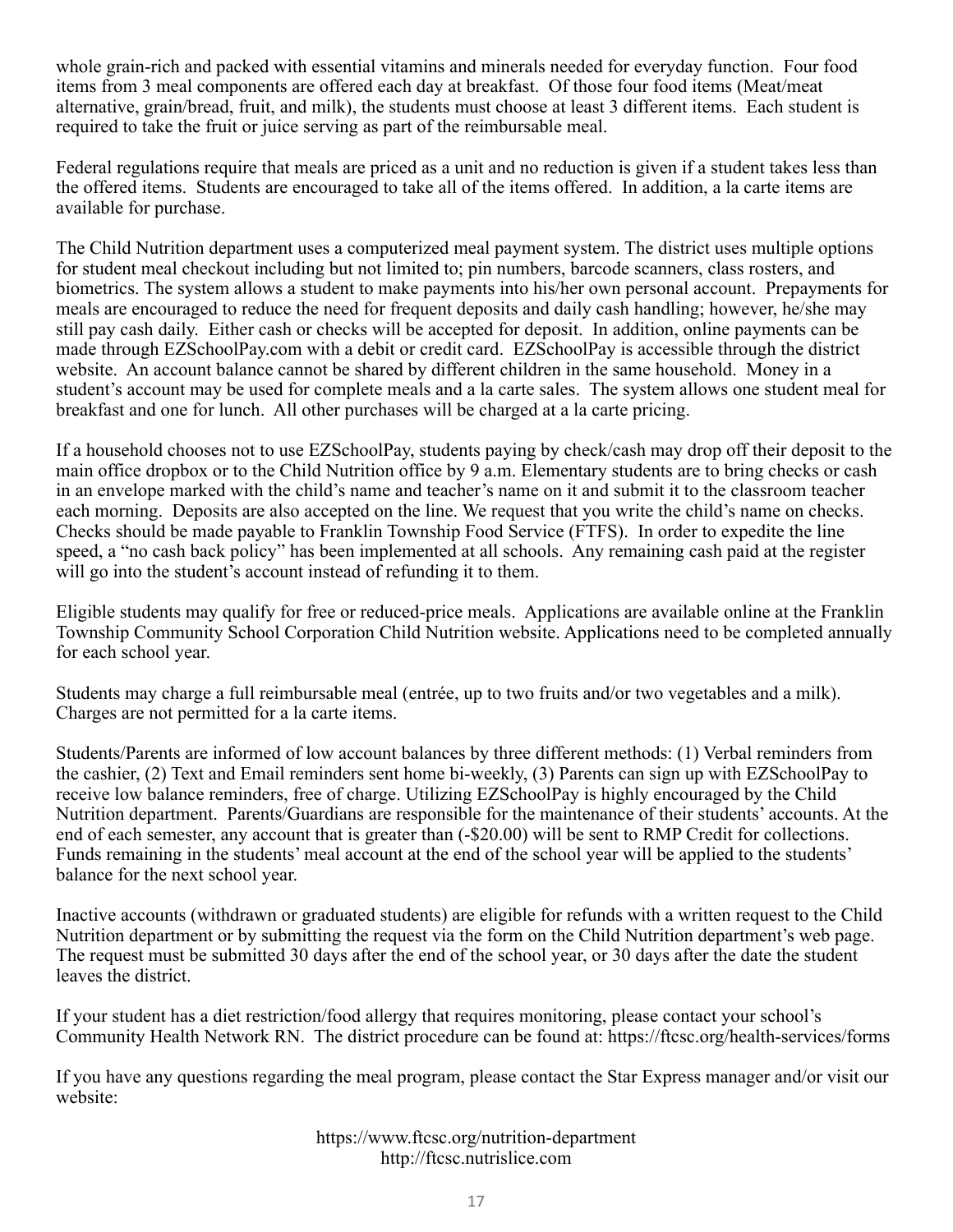#### (web-based menus) email: StarExpress@ftcsc.org Follow us on Facebook and Twitter! @ FTStarExpress

# **CAFETERIA**

1. Students may bring a lunch from home, but all students MUST eat in the cafeteria unless authorized by a teacher or administrator.

2. Students are to enter by the cafeteria doors and proceed immediately to a seat or lunch line as directed and assigned by staff. Students will be released by a cafeteria supervisor to ensure an orderly transition in and out of the cafeteria and to/from cafeteria serving lines.

3. After students' finish lunch they should return their tray and any cartons, napkins, straws, wrappers or other papers to their proper disposal areas when directed to do so by staff. Students should leave the area at the table clean and tidy, ready for the next student.

4. No food or drink is to be taken from the cafeteria. Students should never play with, or throw food items.

5. Arrangements can be made to go to the restroom during the lunch period by raising your hand for a staff member to grant permission.

6. Students should be courteous to cafeteria personnel, teachers, and other students.

7. Students that do not meet behavioral expectations may be removed to another setting outside of the cafeteria.

#### **AID FOR QUALIFIED FAMILIES FOR BOOK RENTAL, FEE AND FREE OR REDUCED PRICE LUNCHES**

Indiana Code, Section 20-8.1-3.28 provides that parents of a child or children who do not have sufficient means to furnish their child with books and instructional fees shall have such rental fees supplied by the school corporation and the school corporation will secure reimbursement for the same from the state.

- Additional information and applications for aid will be available at registration (on book rental day) or in the office. In the operation of these procedures, no child shall be discriminated against because of race, sex, color or national origin.
- The superintendent's office has a copy of the complete policy, which may be reviewed by any interested party.

### **BOOK RENTALAND STUDENT FEES**

A student's Textbook Rental & Fees are determined by the course in which they are enrolled. Textbook rental money must be paid in full within the first two weeks of school. All parents and legal guardians are financially responsible for textbook rental fees and any charges the school may assess for but not limited to lost books, cafeteria fees, library books, extracurricular activities and fundraising. Parents and legal guardians are also responsible for all reasonable costs of the collection of this account, which may include but not limited to, late fees, client collection fees, collection agency fees, reasonable attorney fees and court costs on any outstanding balances.

Students who enroll during the first and third grading periods will be charged total book fees. Students who enroll during the second and fourth grading periods will be charged a prorated amount for rented textbooks. Workbooks, lab fees, consumables, activities fees, gym suits, industrial art kits and business practice kits will be full price.

Students who withdraw during the first and third grading periods will be refunded one-half of their book rental. Fees for consumables, activity fees, workbooks, industrial arts kits, business practice sets, lab fees and gym suits will not be refunded. No refunds will be given to students who withdraw during the second and fourth grading periods.

Schedule changes made after fees are collected will be due within five working days of the change. If a credit is due in the amount of \$10 and under, that amount will be applied to second semester fees. Amounts over \$10 will be refunded by check and mailed to a parent or guardian. A student who drops a class during the second and fourth grading periods will not receive a refund for the class.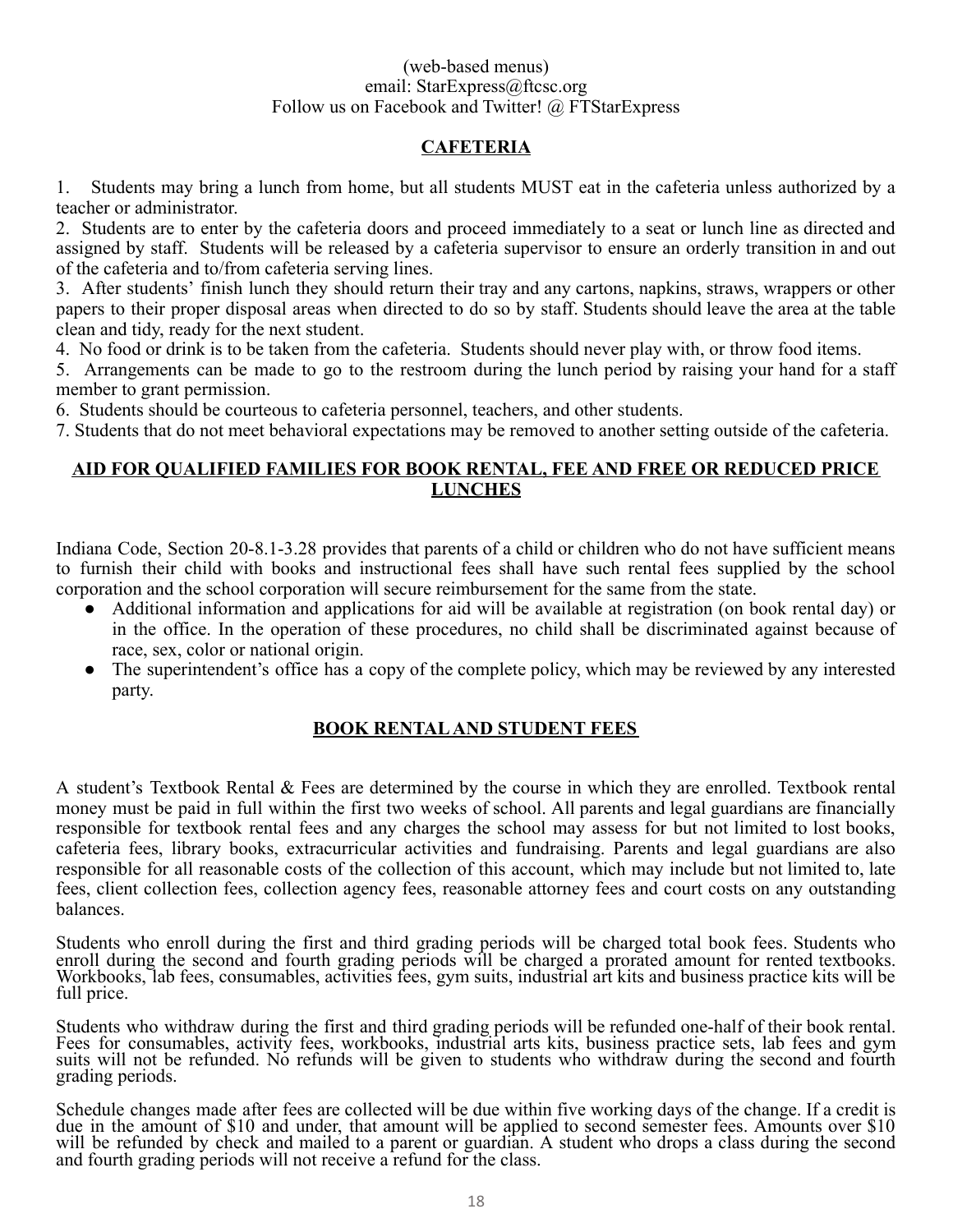# **TECHNOLOGY AND STUDENT INFORMATION**

#### **MEDIA REQUESTS FOR STUDENT PHOTOS AND NAMES**

The Franklin Township Community School Corporation is often asked by local newspapers, television stations and web news sites to supply photographs and names of students involved in a variety of activities, clubs and special events. We release this information to those outlets unless a refusal is on file for the current school year. You have the right to request that the school not disclose any or all information. If you do not wish for your child's name and/or identifying information or photo to appear in any school or school related publication or announcement, please notify your child's principal in writing within 14 days of the start of the school year or within 14 days of enrolling your child. If submitted after the first 14 days of school or enrollment the school will make an effort to withhold publications, but no guarantees will be made due to productions that may have occurred prior to the request.

PARENTS: We respectfully ask that you refrain from using your camera or smart phones to take pictures of children other than your own while at school or at school related functions. We like to respect the privacy of all of our students and families.

# **INTERNET, TELECOMMUNICATIONS AND E-MAIL**

We are pleased to offer the students of Franklin Township access to the Internet and other telecommunication services. Access to the Internet will enable students to explore thousands of libraries, bulletin boards, and other computer networks for educational purposes. Families should be warned that some material accessible via the Internet may not be appropriate for students' use. We understand the risk involved but believe the benefits to students in the form of information and opportunities for collaborations exceed any disadvantages. We will work to educate our students on appropriate use of the network. However, it is ultimately parents and/or guardians of minors who are responsible for seeing and conveying the standard their children should follow when using media and information services.

### **STUDENT RESPONSIBLE USE POLICY**

We seek to provide a productive and positive learning environment for our students. An increasing part of this environment includes technology. Students agree to read and follow all guidelines set forth in the board-approved student responsible use policy (RUP). The most current version is available on the FTCSC Information Technology website located at [h](https://ftcsc.org/information-technology/)ttps://ftcsc.org/knowledge-base/a300/.

# **DISCIPLINE**

The Board believes that the education of each student can be achieved only in an orderly and disciplined environment. The superintendent shall establish reasonable rules and regulations for student behavior that promote the attainment of educational goals set by the Board. The superintendent shall make these written rules and regulations available to students and parents at least annually. When students choose to conduct themselves in such a way that they are in violation of established rules and regulations they shall be disciplined in an appropriate manner.

The superintendent shall establish, implement and support discipline procedures appropriate to the age and the misconduct of the student. These procedures shall also include a process whereby a principal may remove such student from school and at the time insure that these students' rights to due process are not violated.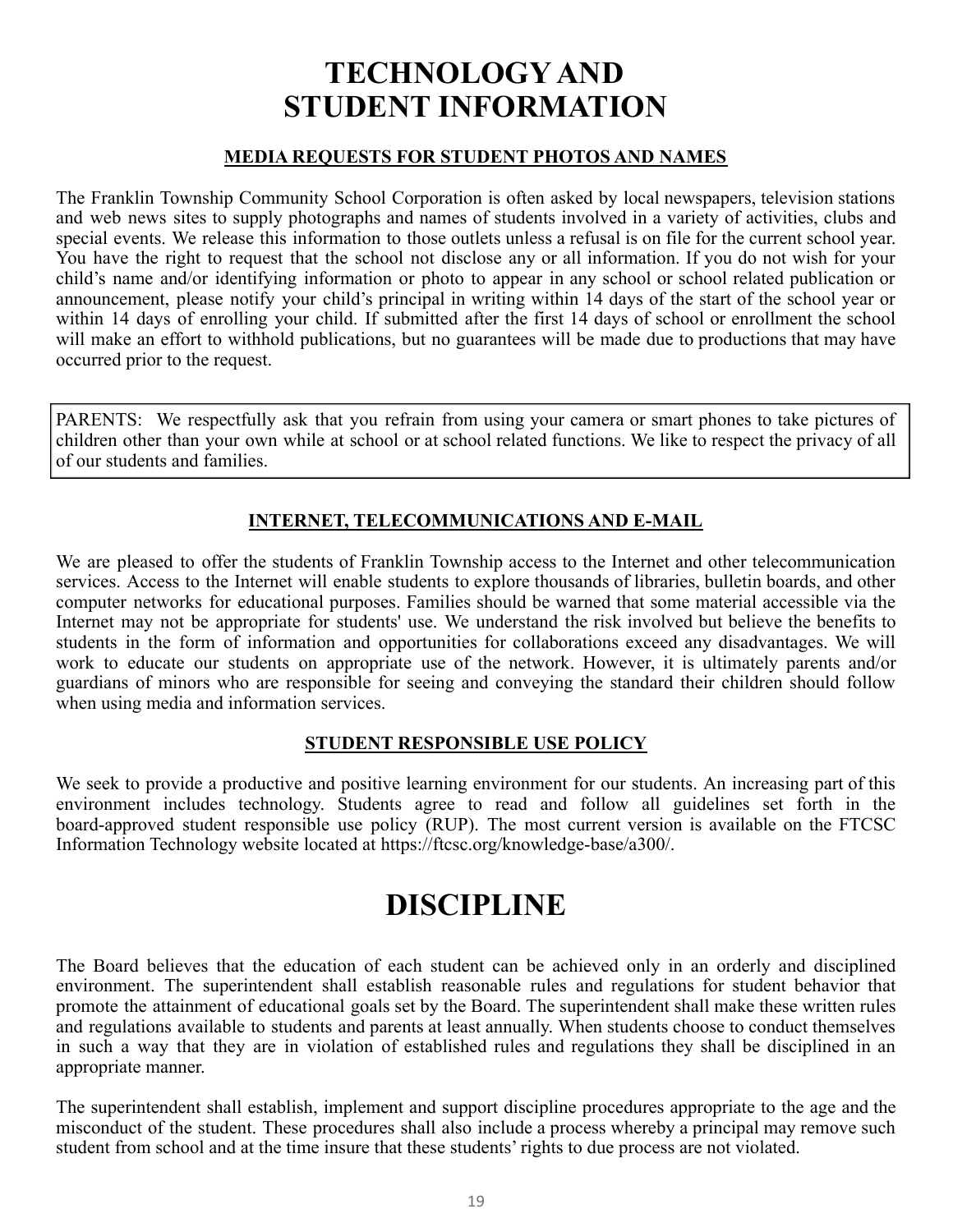### **FCJH DISCIPLINE PHILOSOPHY**

A major purpose at Franklin Central Junior High School is to establish a climate in which all students are able to learn with a minimum of disruption and interference; consequently, all students at Franklin Junior High School are expected to behave in a way that does not disrupt or interfere with the education of fellow students. The guidelines for student conduct contained in this handbook have been established to set a standard of student behavior, which will allow our school to accomplish, with maximum effectiveness, its primary purpose—the provision of the best educational opportunity for each student.

Administrative decisions in disciplinary matters will reflect the laws of the State of Indiana and the student behavior codes established by Franklin Central Junior High School. The seriousness of the offense committed by each student and the degree to which the offense interferes with the educational function and purposes of the school will determine the type of disciplinary remedy, which is applied.

The jurisdiction of Franklin Central Junior High School to enforce these codes and guidelines extends to any activity for which Franklin Central Junior High School is responsible, whenever and wherever it occurs. Students are also subject to this jurisdiction while traveling to and from any school-related activity, whatever the form of transportation may be.

#### **FCJH EXPECTATIONS**

In order for each Franklin Central Junior High student to have a clear understanding of what is or is not expected from him or her, the following guidelines for student behavior are outlined. For each offense there will be disciplinary action taken which may include suspension or expulsion from school. Withholding of information concerning student(s) infractions is a violation of this code. The administration will determine the severity of disciplinary actions to be taken for any offense

#### **WHERE?**

The following infractions could take place:

- A. In the school building or on its grounds
- B. Traveling to or from school
- C. Off school grounds at a school function
- D. Traveling to or from a school function

### **WHEN?**

The following infractions could take place:

- A. Before, during, or after school<br>B. Before, during, or after any school
- Before, during, or after any school function
- C. Any time at school
- D. Before, during, or after school or school function, riding a bus<br>E. Before, during or after school or school function, riding in a ca
- Before, during or after school or school function, riding in a car

#### **WHAT?**

1. **WEAPONS** - In Possession of, Transmitting, Selling and/or using Weapons; Being with someone who has, transmits, sells or uses a weapon; or Knowledge of Deadly or Dangerous Weapons...for example:

- A. Knife
- B. Blackjack
- C. Gun
- D. Toy Gun
- E. Water gun of any type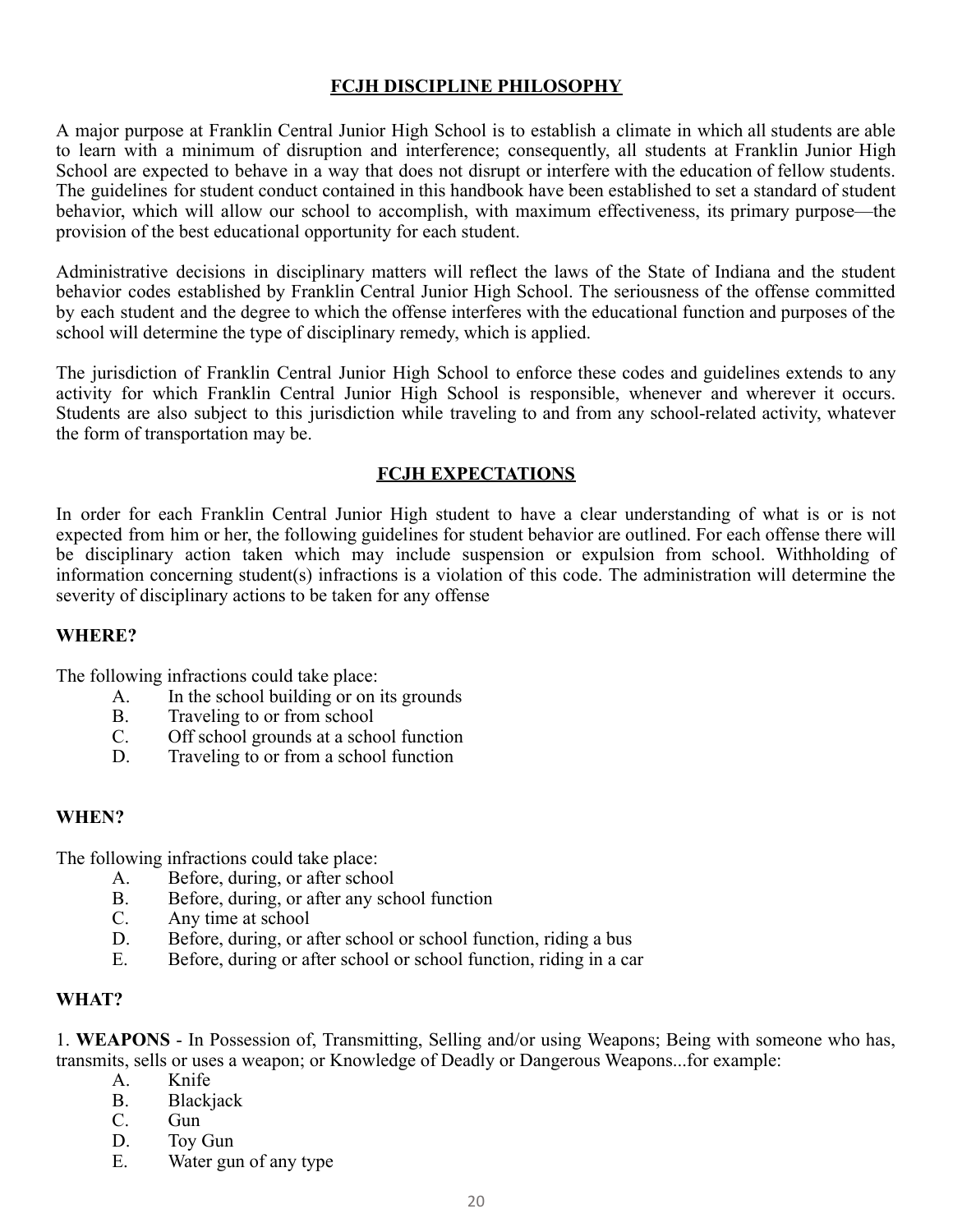- F. Pellet Gun
- G. BB Gun
- H. Bullets
- I. Brass Knuckles
- J. Mace/Pepper Spray
- K. Any chemical spray propellant

Because the FTCSC believes that students, staff members, and visitors are entitled to function in a safe school environment, students are required to report knowledge of deadly or dangerous weapons or threats of violence to the school administration. Failure to report such knowledge is a violation of this code.

2. **THEFT / VANDALISM** - Breaking into belongings, stealing from, or vandalizing any property or aiding or assisting another student in breaking into belongings, stealing from, or vandalizing any property belonging to students, teachers, administrators, substitute teachers, student teachers, guests in the building, security people, support staff, any vehicle, school grounds, or the school itself

- A. Stealing
- B. Destroying
- C. Defacing
- D. Writing on
- E. Painting on
- F. Carving on
- G. Breaking
- H. Damaging
- I. Tearing
- J. Burning
- K. Using bodily waste inappropriately
- L. Being a lookout for offenders
- M. Misusing
- N. Helping someone in any way to do these things

**3. DRUG / ALCOHOL** -Possessing, Transmitting, Being under the Influence of or Withholding Information about:

- A. Marijuana
- B. Alcoholic beverage<br>C. Someone else's pres
- Someone else's prescription medication
- D. Non-prescription drugs, unless properly authorized.
- E. Narcotics<br>F. Amphetar
- Amphetamine
- G. Hallucinogen
- H. Inhalant
- I. Barbiturate
- J. Intoxicant of any kind
- K. Lighters or matches
- L. Paraphernalia for drugs or tobacco
- M. Any other substance that is controlled/illegal, or represented to be
- N. Improper use of prescription drug

Withholding of information about student(s) possession, use and/or transmission of drugs, alcohol, paraphernalia and look-alikes is a violation of this code.

4. **TOBACCO** - Possession/use of smoking materials, tobacco products or vaporizers (i.e. cigarettes, chewing tobacco, lighters, electronic cigarettes, nicotine or other vaporizer paraphernalia, etc.).

5. **FIGHTING** - Fighting: Engaging in a physical contest or struggle with one or more persons, in the course of which punches are thrown or any part of the body is used either aggressively or in retaliation for the purpose of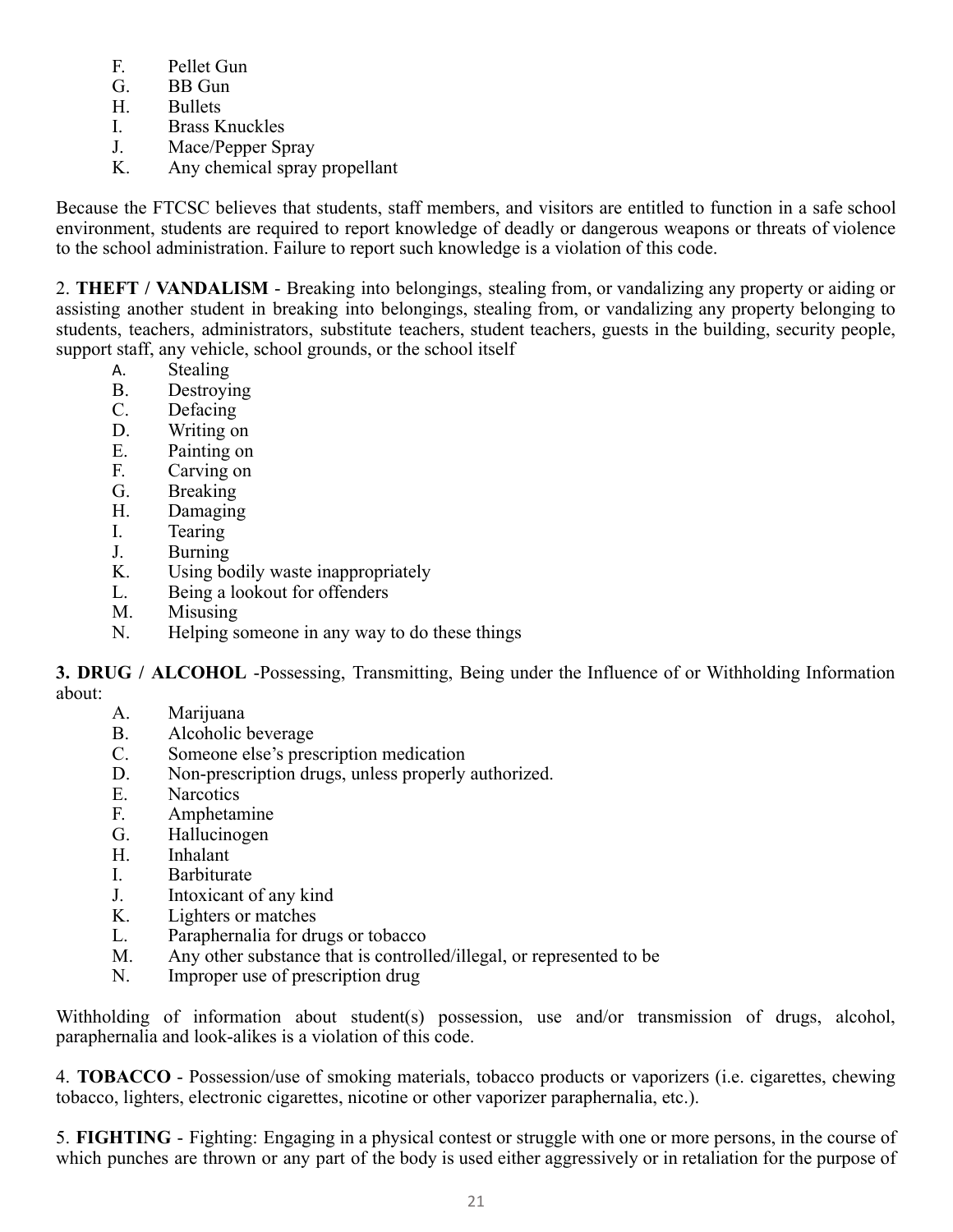restraining or inflicting injury or pain upon another. The definition of self-defense per Franklin Township Community School Corporation is a reasonable and non-aggressive way to defend oneself against an aggressor.

6. **BULLYING** - Franklin Township Community School Corporation prohibits bullying in all forms. Students who commit any acts of bullying are subject to discipline including but not limited to suspension, expulsion, arrest and/or prosecution. "Bullying" is defined as overt, unwanted, repeated acts or gestures, including verbal or written communications or images transmitted in any manner (including digitally or electronically); physical acts committed; aggression; or any other behaviors committed by a student or group of students against another student with the intent to harass, ridicule, humiliate, intimidate, or harm the targeted student, creating for the targeted student an objectively hostile school environment that:

- A. places the targeted student in reasonable fear of harm to his or her person or property;
- B. has a substantially detrimental effect on the targeted student's physical or mental health;
- C. has the effect of substantially interfering with the targeted student's academic performance; or
- D. has the effect of substantially interfering with the targeted student's ability to participate in or benefit from the services, activities or privileges provided by the school.

**Reporting**: Anyone who believes that a student has possibly been or is the victim of bullying is encouraged to immediately report the situation to an appropriate staff member such as a teacher, school counselor or administrator (including the Corporation Lead Administrator). All staff, volunteers and contracted service providers who observe or receive a report of suspected bullying shall notify a designated school administrator in charge of receiving reports of suspected bullying within the same day. If a staff member does not know who to make a report to, he or she should report directly to the building principal or Corporation Lead Administrator. Bullying reports to the Department of Child Services and/or law enforcement must be made as required by law, such as when a staff member believes that a student is the victim of abuse or neglect. Any person who makes a report of bullying and requests to remain anonymous will not be personally identified as the reporter or complainant to the extent permitted by law. The Corporation will act appropriately to discipline staff members, volunteers, or contracted service providers who receive a report of bullying and fail to initiate or conduct an investigation of a bullying incident and for persons who falsely report an incident of bullying. The Corporation will act appropriately to discipline students, staff members, visitors or volunteers who make false reports of bullying.

7. **INTIMIDATION / HARASSMENT** (Student/Staff) - Placing another person in fear of physical harm through actions or words.

8. **GROSS INSUBORDINATION / DEFIANCE** - Continued refusal to obey a teacher's or staff member's order or direction in an emotionally charged or volatile situation, or involving the safety of people. Failure to comply with a reasonable request may be considered gross insubordination.

9. **INTERNET ABUSE / TAMPERING WITH COMPUTERS** - Any misuse or abuse of telecommunications privileges, including but not limited to acceptable use privileges, access, etiquette, security, disk use, and vandalism determined by the Internet use committee; using a device in any manner other than its intended educational purpose.

10. **BATTERY** - The act of touching another person in a rude, insolent or angry manner, which could potentially result in injury.

11. **VERBAL/RACIAL ABUSE** (STUDENT) - The use of foul, lewd or offensive language or gesture against a student.

12. **VERBAL/RACIAL ABUSE** (STAFF) - The use of foul, lewd, threatening or offensive language or gestures against a staff member/adult.

13. **SEXUAL HARASSMENT** - Unwelcome sexual advances, requests for sexual favors, and any other inappropriate verbal or physical conduct of a sexual nature when made by any student to another student.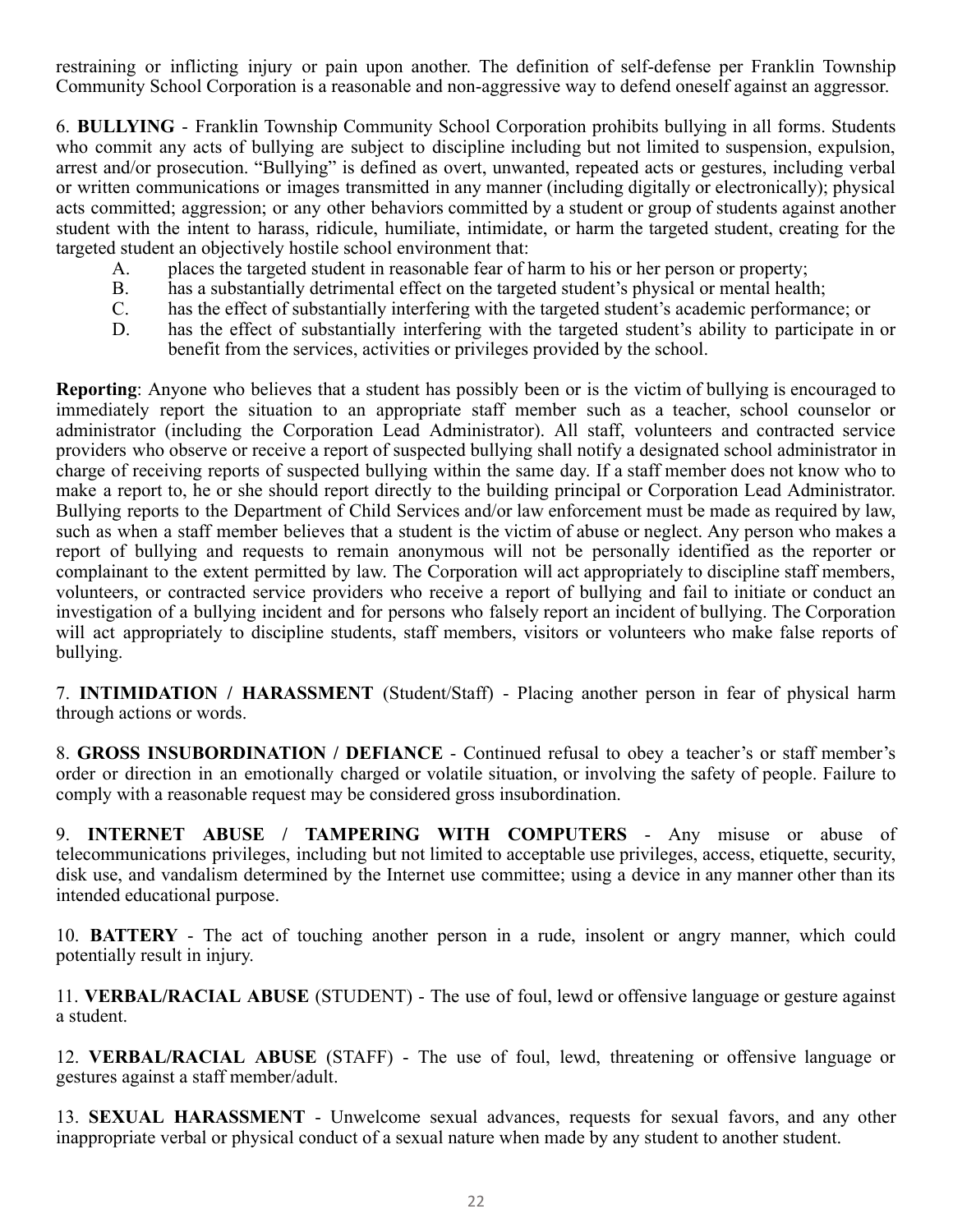14. **IMPROPER SEXUAL CONDUCT** - Engaging in improper sexual conduct, making improper sexual advances or contact, either with part of the body or with an object. Also, sending, sharing, viewing or possessing pictures, text messages, emails, or other material of a sexual nature in electronic or any other form, including the contents of a cell phone or other electronic device.

15. **FAILURE TO COMPLY** - Failing to comply with school personnel when under school jurisdiction.

- A. Disruption of class<br>B. Noise
- Noise
- C. Disrespect
- D. Defying
- E. Threatening
- F. Ignoring
- G. Disobeying school rules, classroom rules or oral directions
- H. Failing to accept assigned punishment
- I. Refusing to identify self<br>K. Forging
- Forging
- L. Running/horseplay (Engaged behavior that interferes with student safety or learning)
- M. Lying
- N. Leaving school without permission of an administrator
- O. Driving to school without proper permit or permission from administration

16. **INDECENT EXPOSURE** - The intentional act of exposing private parts of the body in a lewd or indecent manner in a public place.

17. **PROFANITY / OFFENSIVE LANGUAGE** - Use of profanity, offensive language or inflammatory actions that could create a disturbance:

- A. Swearing/ Cursing
- B. Using degrading racial, ethnic, religious or sexual words or phrases
- C. Obscene gestures, noises, gang signs/signals
- D. Wearing clothing that is profane, sexually suggestive, advertising or alluding to drugs or alcohol, or any attire that is inappropriate for the school setting.

18. **EXPLOSIVES** - Possessing, selling, transmitting or giving away any explosives, fireworks, or incendiary devices or objects, for example:

- A. Smoke bombs
- B. Firecrackers
- C. Stink Bombs
- D. Poppers
- E. Chemical explosives

Withholding information about such items is a violation of this code.

19. **TARDIES / FOGERY / TRUANCY** - Tardiness, cutting class, forgery, false reporting of attendance, truancy, or helping someone else to cut class, forge, or be truant.

20. **UNEXCUSED ABSENCE**: Cutting class, missing one or more periods

21. **FALSE REPORTING / EQUIPMENT TAMPERING** - Setting off a fire alarm, calling in a false alarm (fire or bomb), encouraging or helping another student set off or call in a false alarm (fire or bomb), or spreading rumors of a fire or bomb. Setting fires at school or any threat to the school, staff or students.

22. **CHRONIC / HABITUAL OFFENDER** - Being a chronic or habitual offender. A review of a student's behavior and academic record will be made by the administration at the 10th violation of the discipline code (fewer if offenses are of a serious nature).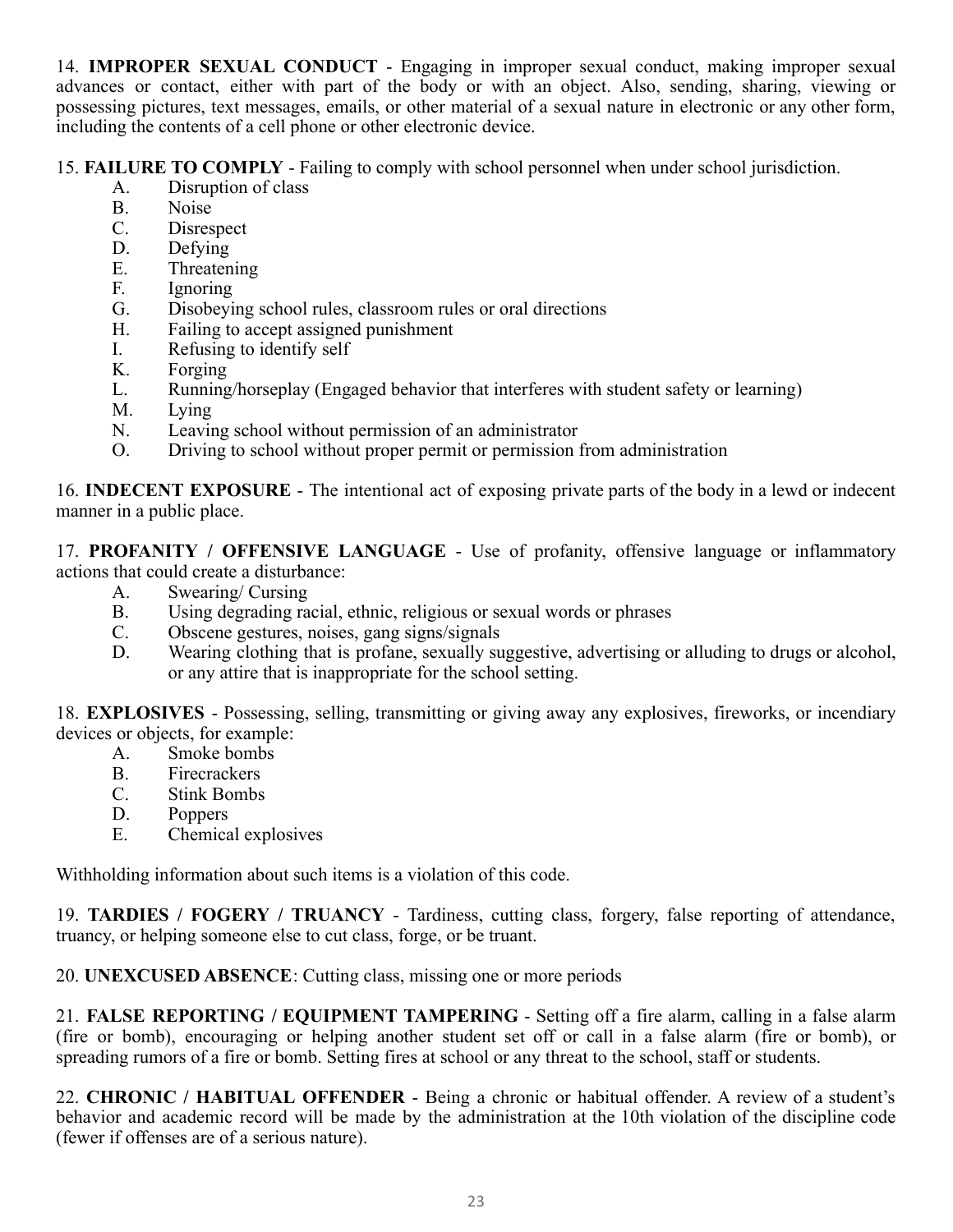23. **UNLAWFUL RETURN** - Returning to school or a school function for any reason while serving an out of school suspension

24. **UNLAWFUL ENTRY** - Going into unauthorized areas in or on the school building, helping, or encouraging another student to go into unauthorized areas in the school building:

- A. Bookstore
- B. Departmental offices<br>C. Teachers' restroom
- Teachers' restroom
- D. Into upper level of building through the ceiling or roof
- E. A class when or where the student is not assigned
- F. Cafeteria kitchen
- G. Custodians' work area
- H. The carpeted area during student's assigned lunch times
- I. Any other area where not assigned
- J. Leaving school building without permission<br>K. Loitering outside the school building
- Loitering outside the school building

\*\*These restrictions also include leaving the lunchroom area during lunch period and going through the hallways without a pass, or using restrooms outside of the cafeteria area during lunch periods.

25. **TRESPASSING** - Going into or being in or on the school or grounds without proper supervision

26. **PROHIBITED USE OF KEYS** - In possession of, transmitting, stealing, selling, giving away, replicating keys

27. **GAMBLING** - Any form of gambling by students is strictly prohibited. Students are also prohibited from the unauthorized selling, buying, trading of ANY items including to/from school.

28. **PROHIBITED USE OF ELECTRONICS** - Unauthorized possession and/or use on school grounds during school hours of an electronic communication device (ECD), handheld portable cell/cell camera phone, pager, text-messaging device, music device, PDA, etc.

- A. Use of these devices is prohibited at all times, unless given explicit permission by a teacher or administrator.
- B. Students are prohibited from using ECDs to capture, record or transmit the words (i.e. audio) and/or images (i.e., pictures/video) of any student, staff member or other person in the school or while attending a school-related activity, without express prior notice and explicit consent for the capture, recording or transmission of such words or images. Using an ECD to take or transmit audio and/or pictures/video of an individual without his/her consent is considered an invasion of privacy and is not permitted, unless authorized by the building principal.
- C. The use of cellular telephones and other ECDs that contain built-in cameras is prohibited in locker rooms, classrooms, bathrooms and/or swimming pool.
- D. Recording, possessing, and/or transmitting any images of a violation of the school handbook policies is considered a violation of this code.
- E. Where reasonable suspicion exists, school officials may examine electronic devices for evidence of student conduct code violations.
- F. Confiscated electronic devices may only be returned to parents/guardians listed in Skyward.
- G. While every effort is made to safeguard confiscated items, the school and school corporation are not responsible for damage or disappearance of any confiscated item. Students are expected to ensure that all non-school related electronic devices are not to be brought to school. School employees and/or school officials are not responsible for lost/stolen electronic devices.
- H. Violation of this policy may lead to confiscation of ECD for a period of 2-30 days. Refusal to comply with the confiscation of items in violation of this policy may lead to out of school suspension.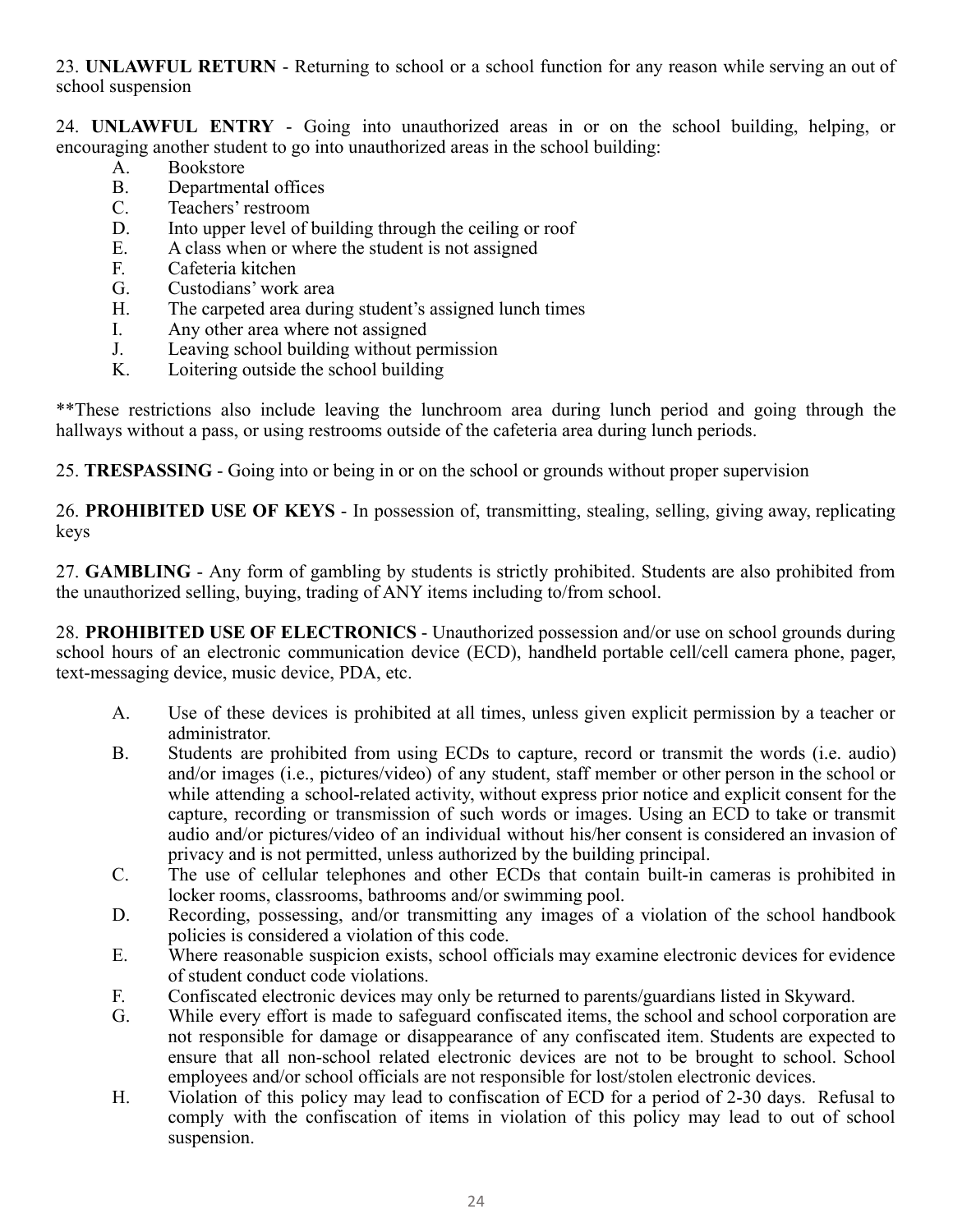29. **CHEATING** - Use of any unauthorized assistance, or giving unauthorized assistance to another student, in the completion class assignments/tests.

30. **PLAGIARISM** - Claiming to be the author of material that someone else actually wrote or the use of another's production without crediting the source.

31. **SUBSTANTIAL DISRUPTION TO THE SCHOOL PROCESS** - A violation of any school rule which causes a substantial disturbance to the learning environment or safety of students, staff or others.

# **IMPORTANT NOTICE TO STUDENTS AND PARENTS REGARDING CELL PHONE CONTENT AND DISPLAY**

- The Child Abuse/Neglect Law requires school personnel to report to law enforcement or child protective services whenever there is reason to believe that any person/student is involved with "child exploitation" or "child pornography" as defined by Indiana Criminal Statutes.
- It is "child exploitation," a Level 5 felony under I.C. 35-42-4-4(b), for any person/student (1) to exhibit, photograph or create a digitized image of any incident that includes "sexual conduct" by a child under the age of 18; or (2) to disseminate, exhibit to another person, or offer to so disseminate or exhibit, matter that depicts or describes "sexual conduct" by a child under the age of 18.
- It is "child pornography," a Level 6 felony under I.C.  $35-42-4-4(c)$ , for any person/student to possess a photograph, motion picture, digitalized image, or any pictorial representation that depicts or describes "sexual conduct" by a child who the person knows is less than 16 years of age or who appears less than age 16.
- "Sexual conduct" is defined by I.C. 35-42-4-4(a) to include sexual intercourse, exhibition of the uncovered genitals intended to satisfy or arouse the sexual desires of any person, or any fondling or touching of a child by another person or of another person by a child intended to arouse or satisfy the sexual desires of the child or other person.
- The Indiana Sex Offender Registration Statute at I.C. 11-8-8-7 and the Sex Offender Registry Offense Statute at I.C. 35-42-4-11, as of May 2009, require persons convicted of or adjudicated as a juvenile delinquent for violating the Child Exploitation Statute at I.C. 35-42-4-4(b) to register as a sex offender.

Because student cell phones have been found in a number of Indiana school districts to have contained evidence of "sexual conduct" as defined above, it is important for parents and students to be aware of the legal consequences should this occur in our school system.

# **GUM AND CANDY**

Students may not chew gum or consume candy unless given explicit permission by a teacher or administrator Quantities of gum or candy in possession by students may be confiscated.

### **DRESS CODE STANDARDS**

Students are expected to maintain an appearance that is appropriate for school and conducive to the educational atmosphere. Whenever a school official considers a student's appearance to be inappropriate, immodest or distracting to the educational environment, a conference will be held and the student will be asked to make the necessary accommodations. The following are examples of clothing or items that are considered to be inappropriate:

- Clothing and/or any adornment displaying messages not appropriate for school. Examples would be messages containing profanity, sexual innuendo, depicting violence, and references to drugs, alcoholic beverages or tobacco products. Clothing revealing bare midriffs, shirts and tops must be able to be tucked in.
- Clothing which reveals undergarments or the lack of undergarments.
- No head coverings, except those worn for religious purposes, may be worn. Other requests must be submitted in writing to the principal. Hats are not to be carried or displayed. Examples of headwear would be sweatbands, scarves, bandanas and earmuffs.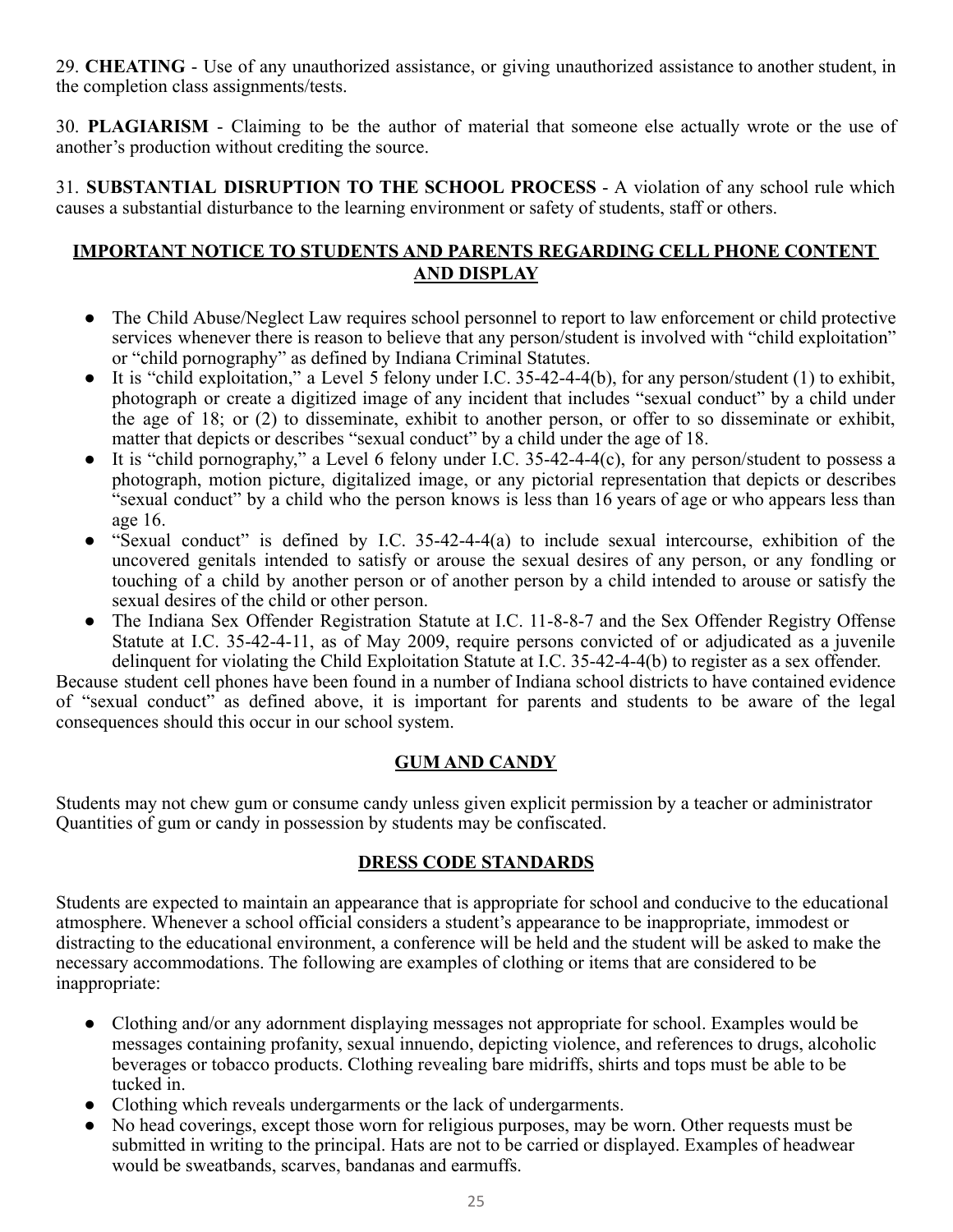- Heavy winter or long coats worn in class or throughout the school day in the building
- House slippers and gloves
- Sagging pants or shorts worn more than two inches below the hips
- Shorts, pants, skirts and dresses need to be of an appropriate length. The guide to use is the length of the fingers as the arm hangs down the side. This standard should also be used for holes in shorts and pants. No holes should be above the length of the fingers as the arm hangs down the side.
- Strapless, spaghetti strap, or tank tops. Studded or spiked items, chains, or any item that might cause a concern for student safety

\*Students who violate the dress code will face disciplinary action. The administration reserves the right to determine appropriate dress or attire.

### **VIOLATION OF THE DRESS CODE**

Upon seeing a student in violation of the dress code, teachers or staff members will submit a referral in Skyward for the student. When possible, the classroom teacher will send the student to the Dean's office the last few minutes of the class period. In extreme cases, it might be necessary to refer the student to the Dean's office immediately. First Offense – a disciplinary referral will be logged and parent contact will be made. Second Offense (and all thereafter) – a disciplinary referral will be logged and the offense will be considered a failure to comply with school rules (see rule #15) and the appropriate consequence will be assigned.

# **GANG RELATED ACTIVITY**

The School Board of the Franklin Township Community School Corporation prohibits gang activity and similar destructive or illegal group behavior on school property, on school buses, and/or at school-sponsored functions and prohibits reprisal or retaliation against individuals who report gang activity and similar destructive or illegal group behavior or who are victims, witnesses, bystanders, or other people with reliable information about an act of gang activity and similar destructive or illegal group behavior.

The following definitions apply to this policy:

Criminal Gang means a group with at least three (3) members that specifically:

- (1) either promotes, sponsors, assists in, participates in; or
- (2) requires as a condition of membership or continued membership; the commission of a felony or an act that would be a felony if committed by an adult or the offense of battery.

Gang Activity means a student who knowingly or intentionally actively participates in a criminal gang, or a student who knowingly or intentionally solicits, recruits, entices, or intimidates another individual to join a criminal gang.

Anyone who believes that a student is possibly involved in a gang or is a victim of gang related soliciting or activity is to immediately report the activity to a school administrator, teacher or school safety officer.

# **DISCIPLINARY ACTIONS**

Disciplinary action taken by officials at Franklin Central Junior High School will be in accordance with guidelines set forth in IC 20-33-8. Such action may occur in the following forms:

- **AFTER SCHOOL DETENTION (ASD)** mandatory study hall held after school on Monday, Tuesday, Thursday and Friday. Students must bring study materials. Failure to serve a detention without prior permission will result in a Thursday Night School or In-School Intervention. Detentions will not be rescheduled without permission of the dean's office, and such rescheduling will only be considered upon parent request prior to the originally scheduled detention. Failure to cooperate while in detention will result in a Thursday Night School (TNS) or In School Intervention/Redirection Center (ISI/RC).
- **IN-SCHOOL INTERVENTION CENTER/REDIRECTION CENTER (ISI/RC)** denial of permission to attend regular classes. Students will be placed in the In-School Intervention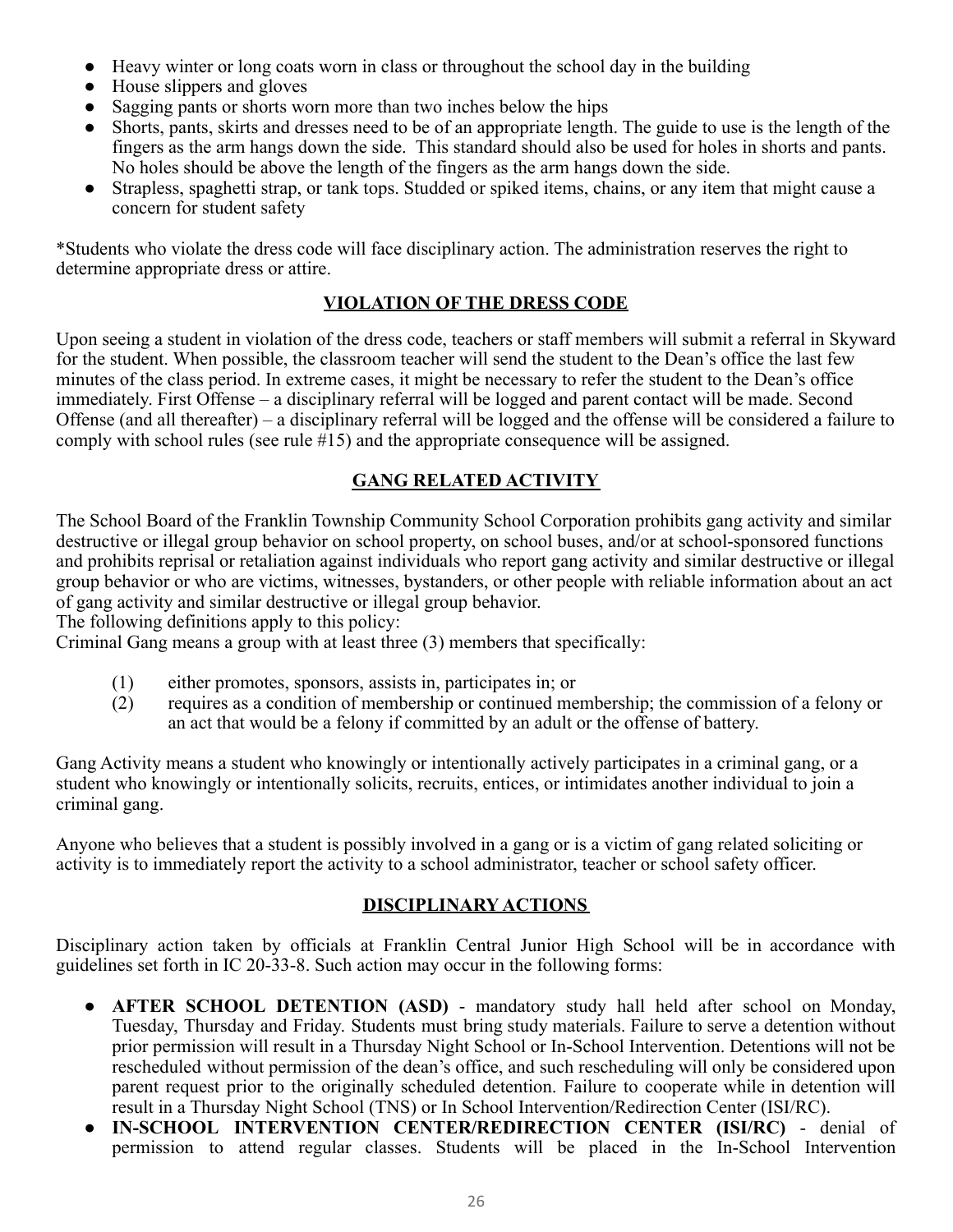room/Redirection Room (ISI/RC) for a period of time, depending upon the severity of the offense. This **THURSDAY NIGHT SCHOOL (TNS)** - mandatory attendance up to 3 hours on a Thursday afternoon. Failure to serve TNS without prior permission will result in an In-School Intervention.

time will be considered excused from class. During ISI/RC, students will be required to complete assignments and a self-evaluation of behavior problems. Failure to cooperate in ISI/RC may result in Out of School suspension.

#### **Students are not allowed to attend or participate in any after school activities on the days they are assigned to ISI/RC or OSS.**

- **OUT-OF-SCHOOL SUSPENSION** denial of permission to attend classes for a designated period of time. The period of suspension may range from one class period to ten days, depending upon the severity of the offense. Suspensions will be served out of school. Parents/guardians may request assignments assigned while a student is suspended out of school. To receive credit for the work, the student must complete and turn in all work at the beginning of class on the day the student returns to school. Quizzes and tests will be administered upon return to school. Students on suspension are prohibited from returning to school campus or any school activity prior to their official return to school. Violators are subject to a charge of trespass or further disciplinary action, per IC 35-43-2-2 Criminal Trespass, Sec. 2 (a) A person who: (1) not having a contractual interest in the property, knowingly or intentionally enters the real property of another person after having been denied entry by the other person or that person's agent. VIOLATION OF THIS DIRECTIVE AND STATUTE not to return to Franklin Township Schools properties and/or activities MAY RESULT IN ARREST.\*
- **EXPULSION\*** Expulsion means any disciplinary action whereby a student is expelled from school attendance for violation of a school policy or regulation for a period in excess of ten days or is separated from school attendance for the balance of the current semester or current year unless a student is permitted to complete required examinations in order to receive credit for courses taken in the current semester or current year Expulsion - denial of permission to attend classes for a period of time greater than ten days. The procedures outlined in the Indiana Student Conduct Code will be followed.
- **ALTERNATIVES** will be sought by the administration in cases where the above actions are deemed inappropriate. Additional disciplinary actions authorized under IC 20-33-8-25 include:
	- Assignment of up to 120 hours of Community Service.
	- Counseling with a student or group of students.
	- Conferences with a parent or group of parents.
	- Assignment of additional work.
	- Rearrangement of class schedules.
	- Restricting extracurricular activities.
	- Removal of a student from school sponsored transportation.
	- Assignment to an alternative education program.
- **DRUG DIVERSION PROGRAM** Franklin Township Community School Corporation may provide an option for service to designated students who violate school rules involving drug or alcohol abuse. Referrals will be limited to first-time offenders and non-providers.
- **REVIEW OF STUDENT'S BEHAVIOR AND ACADEMIC RECORD** A review of a student's behavior and academic record will be made by the administration at the 10th violation of the student conduct code (fewer if offenses are of a serious nature). At that time, a recommendation for expulsion from school may be made.
- **LAW ENFORCEMENT INTERVENTION** Students may be arrested and/or ticketed if local, state and/or federal laws are violated.
- **SOCIAL PROBATION** Any student who has been involved in an infraction of school rules, or has been found to be in academic non-compliance, may be placed on Social Probation by the principal, or his designee, in addition to, or in lieu of, other disciplinary action. Social Probation will be for a definite time period during which critical examination and evaluation of the student's progress should take place. During the probation period, the student may be denied the privilege of participating in or attendance at all extracurricular activities (including field trips). If the student is further involved in an infraction of school rules during the probationary period, he/she will be subject to whatever disciplinary action is set forth in the probationary agreement. The parent/guardian will be notified that the student is being placed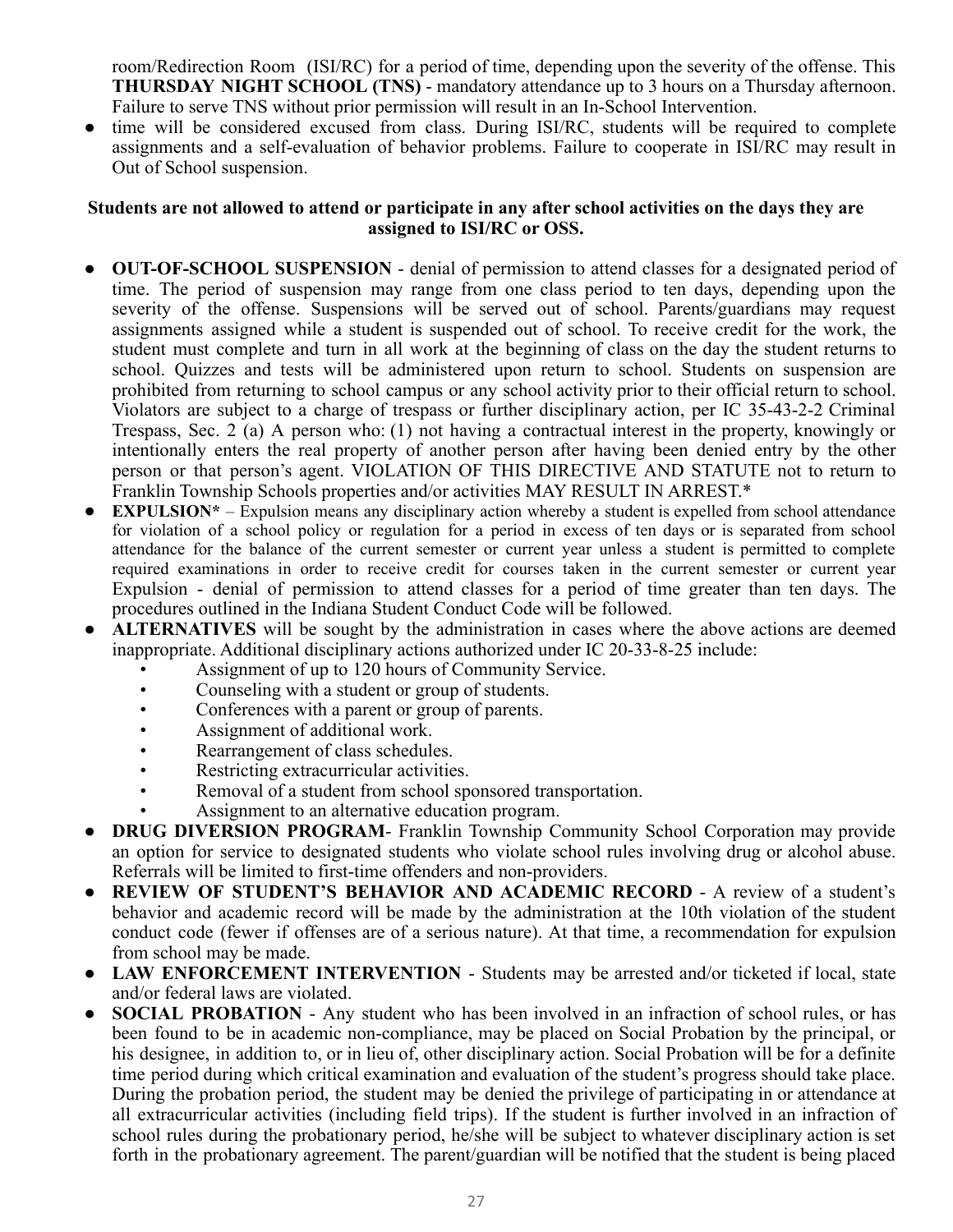on Social Probation, including the length of the period, the terms of the probation, and the possible consequences of suspension/ expulsion if the student is found in further violation of school rules during probation (I.C. 20-33-8-27).

# **AUTHORITY TO REMOVE STUDENTS FROM SCHOOL ACTIVITIES**

The Board of School Trustees authorizes administrators and staff members to take the following actions:

- 1. Removal from Class or Activity Teacher: A teacher may remove a student from that teacher's class for a period of up to one (1) school day if the student is assigned regular or additional work to be completed in another school setting.
- 2. Suspension from School Principal: A school principal (or designee) may deny a student the right to attend school or take part in any school function for a period of up to (10) school days.
- 3. Expulsion: In accordance with the due process procedures defined in this policy, a student may be expelled from school for a period no longer than the remainder of the current semester plus the following semester, with the exception of a violation of IC 20-33-8-16.

### **INDIANA CODE GRANTING SCHOOLS THE AUTHORITY TO SUSPEND AND EXPEL STUDENTS**

IC 20-33-8-8 Duty and powers of School Corporation to supervise and discipline students:

Student supervision and the desirable behavior of students in carrying out school purposes is the responsibility of:

- 1. a school corporation; and
- 2. the students of a school corporation.

In all matters relating to the discipline and conduct of students, School Corporation personnel:

- 1. stand in the relation of parents to the students of the school corporation;
- 2. have the right to take any disciplinary action necessary to promote student conduct that conforms with an orderly and effective educational system, subject to this chapter; and
- 3. have qualified immunity with respect to a disciplinary action taken to promote student conduct under subdivision (2) if the action is taken in good faith and is reasonable.

Students must:

- 1. follow reasonable directions of school personnel in all educational settings; and
- 2. refrain from disruptive behavior that interferes in any way with the educational environment.
- IC 20-33-8-14 Grounds for suspension or expulsion:
	- 1. Student Misconduct<br>2. Substantial Disobedi
	- Substantial Disobedience

The grounds for suspension and expulsion apply when a student is:

- 1. On school grounds immediately before or during school hours, or immediately after school hours, or at any other time when the school is being used by a school group.
- 2. Off school grounds at a school activity, function, or event.
- 3. Traveling to or from school or a school activity, function or event.

IC 20-33-8-15 Unlawful activity:

In addition to the grounds specified in Section 14 (above), a student may be suspended or expelled for engaging in unlawful activity on or off school grounds if:

- 1. The unlawful activity may reasonably be considered to be an interference with school purposes or an educational function.
- 2. The student's removal is necessary to restore order or protect persons on school property; including an unlawful activity on weekends, holidays, other school breaks and the summer period when a student may not be attending classes or other school functions.

IC 20-33-8-16 Possession of firearms, deadly weapons or destructive devices: A student who is: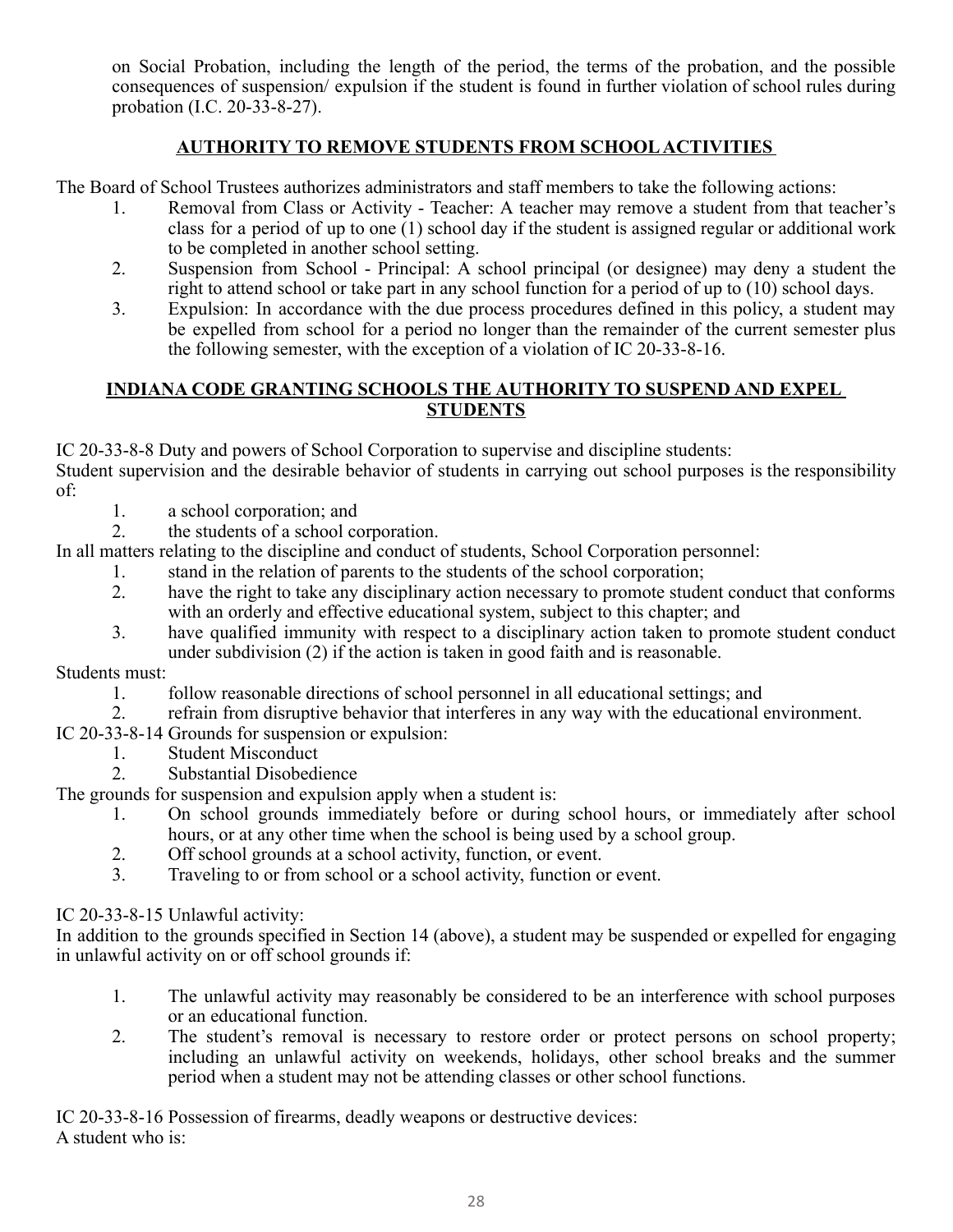- 1. Identified as bringing a firearm or destructive device to school or on school property; or<br>2. In possession of a firearm or destructive device on school property, must be expelled for
- 2. In possession of a firearm or destructive device on school property, must be expelled for a period of at least one (1) year, with the return of the student to be at the beginning of the first semester after the end of the one (1) year period.

IC 20-33-8-17 Student's legal settlement not in attendance area:

A student may be expelled from school if the student's legal settlement is not in the attendance area of the school corporation where the student is enrolled.

# **SUSPENSION PROCEDURES (IC 20-33-8-18)**

When a principal (or designee) determines that a student should be suspended, the following procedures will be followed:

- 1. A meeting will be held prior to the suspension of any student. At this meeting, the student will be entitled to the following:
	- a. The student will receive a written or oral statement of the charges,
	- b. If the student denies the charges, a summary of the evidence against the student will be presented; and
	- c. The student will be provided an opportunity to explain his or her conduct.
- 2. The meeting shall precede suspension of the student except where the nature of the misconduct requires immediate removal. In such situations, the meeting will follow the suspension as soon as reasonably possible following the suspension.
- 3. Following the suspension, the parents or guardians of suspended students will be notified by mail, in writing. The notification will include the dates of the suspension; describe the student's misconduct, and the action taken by the principal.

# **EXPULSION PROCEDURES (IC 20-33-8-19)**

When a principal (or designee) recommends to the superintendent (or designee) that a student be expelled from school, the following procedures will be followed:

- 1. The superintendent (or designee) may conduct an expulsion meeting, or may appoint one of the following persons to conduct the expulsion meeting:
	- a. Legal counsel
	- b. A member of the administrative staff who did not expel the student and was not involved in the events giving rise to the expulsion.
- 2. An expulsion will not take place until the student and the student's parents are given notice of their right to appear at an expulsion meeting conducted by the superintendent or the person designated above. Failure by a student or a student's parents to appear at this meeting will be deemed a waiver of rights administratively to contest the expulsion.
- 3. The request to appear at the expulsion meeting will be in writing, delivered by certified mail or by personal delivery, and contain the reasons for the expulsion and the date, time, place, and purpose of the meeting.
- 4. At the expulsion meeting, the principal (or designee) will present evidence to support the charges against the student. The student or parent will have the opportunity to answer the charges against the student, and to present evidence to support the student's position.
- 5. If an expulsion meeting is held, the person conducting the expulsion meeting will make a written summary of the evidence heard at the meeting, take action found to be appropriate, and give notice of the action taken to the student and the student's parent.

# **SEARCH AND SEIZURE**

Franklin Central Junior High School recognizes that students maintain their rights of privacy while attending school and that those rights include the right to be free from unreasonable searches by school personnel. These rights will not be disturbed unless it is necessary to do so to enforce the law or school rules. In all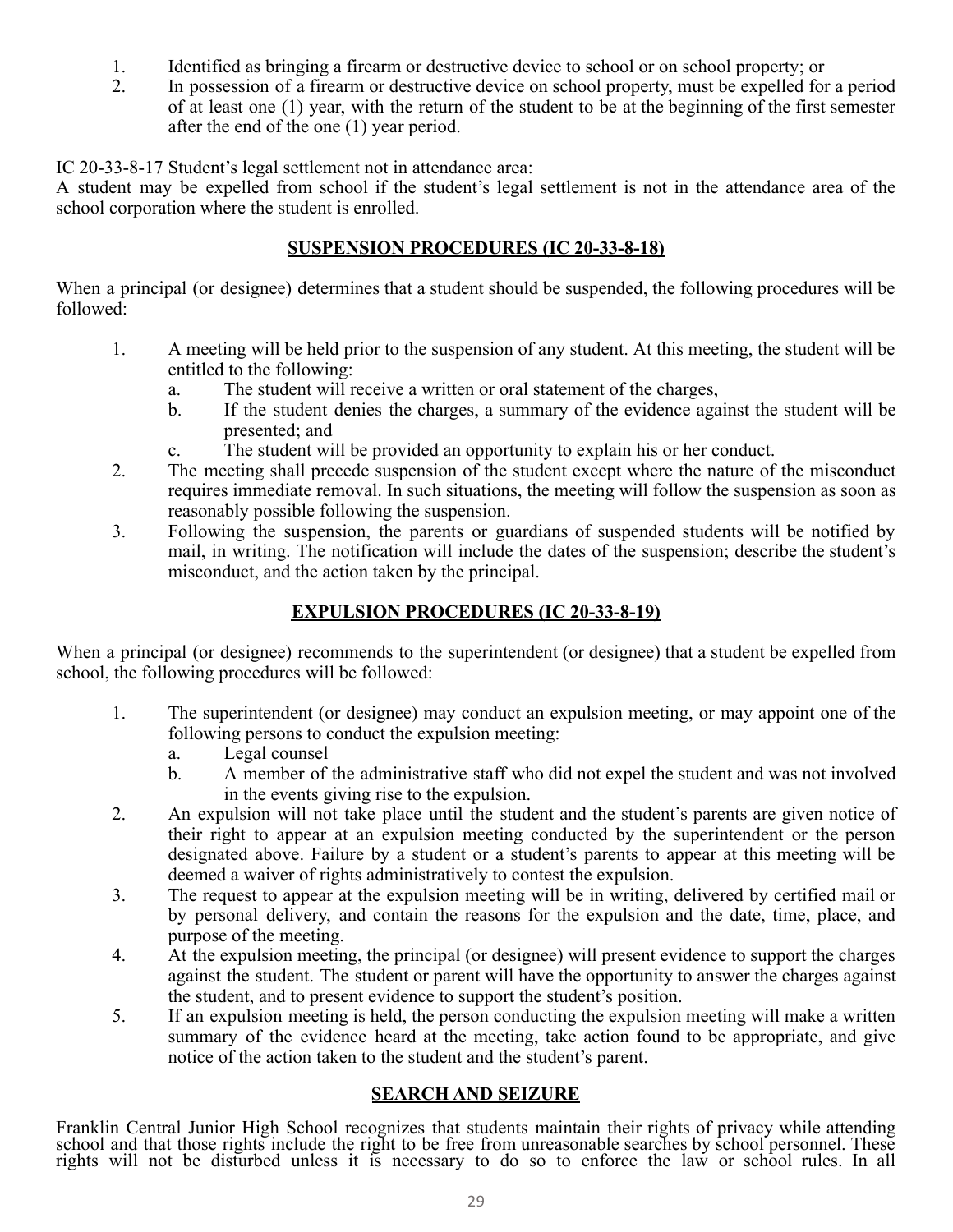circumstances, students shall be treated with dignity and respect. In order to clarify the rights of the students and the responsibilities of the school, Franklin Central Junior High School adopts the following policy:

- 1. **General.** Certified school personnel may search a student's person, locker or vehicle if there are reasonable grounds for that search. As used in this policy, reasonable grounds for the search exist if the circumstances would cause a reasonable person to suspect that the search may turn up evidence that the student has violated or is violating the law or the rules of the school. Periodic unannounced searches, incorporating metal detection devices and/or narcotic detection dogs, will be conducted to help insure the safety and well-being of all students and adults on the Franklin Central Junior High School campus.
- 2. **Search of Student's Person.** A search of a student's person may occur if reasonable grounds exist for the search. Generally, searches of a student's person shall be limited to searching the pockets of the student; searching any objects in the student's possession such as a purse or backpack; and a "pat down" of the student's clothing.
- 3. **Search of Student Lockers.** Under IC 20-33-8-22, a student who uses a locker that is the property of a school corporation is presumed to have no expectation of privacy in that locker or its contents. An administrator (designee) may search a student's locker and the lockers contents at any time. If requested, law enforcement officers may assist a school administrator in searching a student's locker and its contents.
- 4. **Search of Motor Vehicles.** A student will be denied the privilege of bringing a motor vehicle onto school premises unless the student, the owner of the vehicle, and the parent of the student consent to a search of that vehicle when there is reasonable grounds for that search. Franklin Township Community School Corporation reserves the right to enter any vehicle when, in our judgment, that vehicle may contain anything which might be dangerous to the welfare of any student or staff member

# **OTHER SCHOOL POLICIES AND PROCEDURES**

#### **TRANSPORTATION TO AND FROM SCHOOL**

Bicycles, skateboards, mopeds, scooters, etc. are not permitted at FCJH. Students wishing to travel to school in a format other than a parent's car or an FTCSC bus must receive prior approval from administration.

#### **FREEDOM OF EXPRESSION**

Every member of the school community, including students, parents, and school staff, has the responsibility to promote regular attendance at school, orderly conduct and behavior, freedom from fear of insult or injury, and maximum opportunities for learning on the part of each student. Freedom of expression may not be used to present material or actions, which tend to be obscene, profane, suggestive, degrading, slanderous, or to defame character, or to advocate violation of federal state, and local laws, or official school policies, rules, and regulations. Students may present complaints to the administration in an orderly fashion.

#### **HOMEWORK POLICY**

Research has shown that student achievement rises significantly when teachers regularly assign homework and students conscientiously do it. Parents of Franklin Central Junior High School students may expect students to have homework assigned daily. We believe that students' completion of daily homework must be of highest priority with both parents and students. Students must assume primary responsibility for completion and/or make-up of homework assignments.

#### **LOST AND FOUND**

All articles, such as watches, billfolds, purses, glasses and clothing apparel should be taken to the main office and students may inquire about them there. To protect personal items, students are encouraged to leave them (e.g., IPods, Cellphones, Headphones, Ear pods, etc.) at home if possible. Students are responsible for taking appropriate measures to ensure all items are secured during the day. FCJH is not responsible for lost or stolen items

#### **LOCKERS**

All lockers are the property of Franklin Township Community School Corporation and are for the purpose of storing supplies and personal items necessary for use in school. Lockers will not be used to store items, which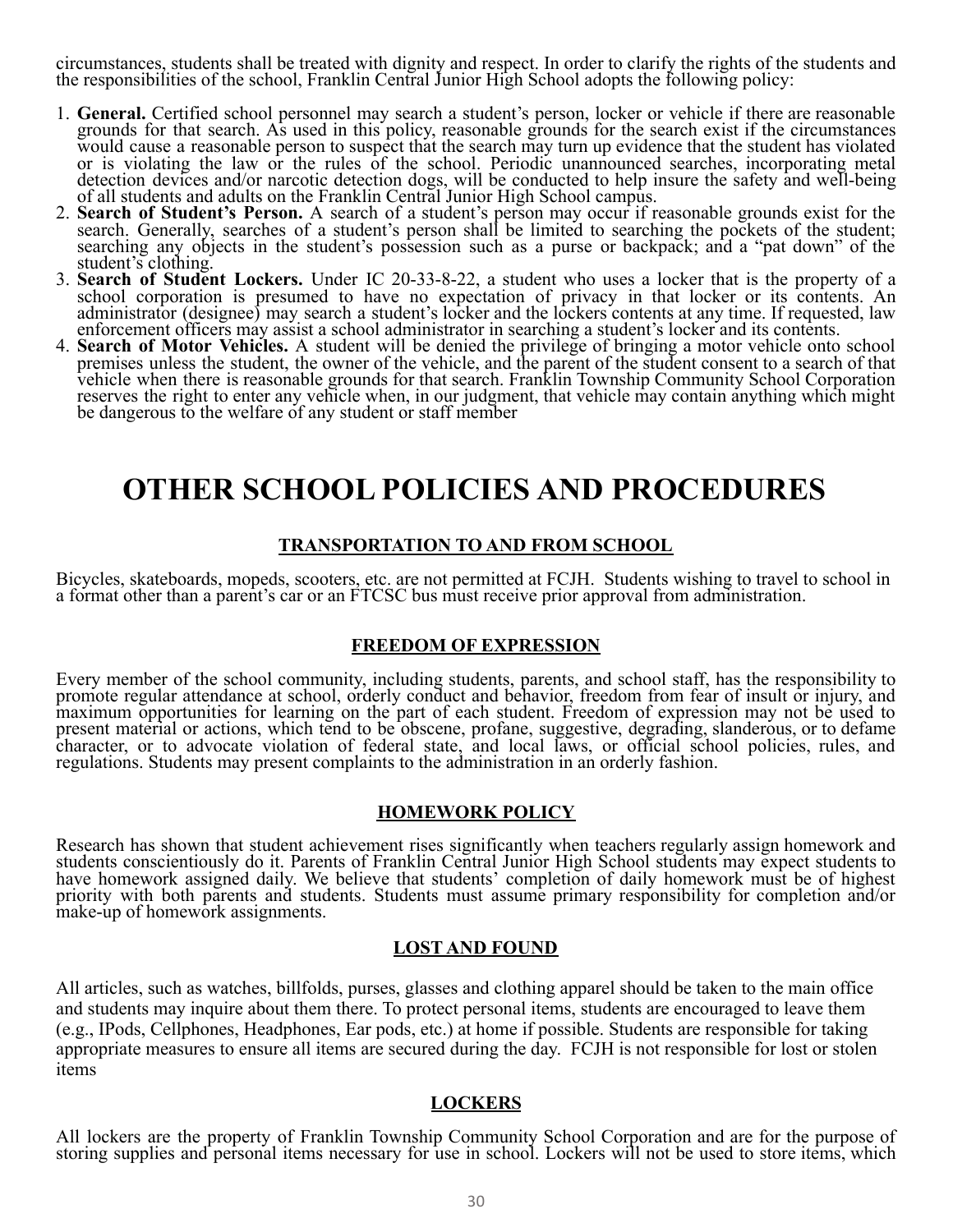cause, or can reasonably be foreseen to cause, an interference with school purposes or an educational function (For information on expectation of privacy/ Policy on Search and Seizure). For the safety and security of all concerned, students should not share lockers, or tell combinations to other students. The school cannot be responsible for property stolen from lockers. Each student is responsible for any damages to his or her locker.

#### **INDIVIDUAL PROHIBITED FROM OBTAINING A LICENSE OR PERMIT**

Indiana Code (IC 9-24-2-1) states: "The bureau shall suspend the driving privileges or invalidate the learner's permit of an individual less than eighteen (18) years of age who meets any of the following conditions:

- 1. Is a habitual truant.<br>
2. Is under least a seco<br>
3. Is under an expulsion
- Is under least a second suspension from school for the school year.
- 3. Is under an expulsion from school.<br>4 Is considered a dropout "
- Is considered a dropout."

#### **INVALIDATION OF LICENSE OR PERMIT**

Indiana Code (IC 9-24-2-4) states: "If a person is less than eighteen (18) years of age and is a habitual truant, is under a suspension or an expulsion, or has withdrawn from school, the bureau shall, upon notification by the person's principal, suspend the person's driving privileges until the earliest of the following:

- 1. The person becomes eighteen  $\left(\overline{18}\right)$  years of age.<br>2. One hundred twenty (120) days after the person
- 2. One hundred twenty  $(120)$  days after the person is suspended,<br>3. The suspension, expulsion or exclusion is reversed after the
- The suspension, expulsion or exclusion is reversed after the person has had a hearing under IC 20-33-8.

# **INTERSCHOLASTIC ATHLETICS PROGRAM**

The athletic program at Franklin Central Junior High School is organized with definite objectives for the participant, the school and the community. The program provides for many varied interests for girls and boys. The sports activities for girls may include basketball, cross-country, golf, softball, swimming, tennis, track and field, and volleyball. The program for boys may include baseball, basketball, cross-country, football, golf, swimming, tennis, track and wrestling.

All students are subject to the rules and regulations set forth by the Indiana High School Athletic Association (IHSAA) as well as the FCJH Athletic Handbook.

A physician's and parent's certificate must be on file in the school office for the current school year before the athlete may participate in an organized practice.

#### **NONDISCRIMINATION STATEMENT**

Franklin Township Community School Corporation does not discriminate or tolerate harassment on the basis of a protected class including but not limited to race, color, national origin, sex, gender [including sexual orientation and transgender identity], age, religion, genetic information [collectively, "Protected Classes"] or disability in the programs or activities which it operates or the employment therein or admission thereto. This commitment applies to all School Corporation operations, programs, and activities. All students, administrators, teachers, staff, and all other school personnel share responsibility for avoiding, discouraging, and reporting any form of unlawful harassment. This policy applies to unlawful conduct occurring on school grounds immediately before, during, or immediately after school hours; in any school program or activity taking place in school facilities, on school transportation, or at other off-campus locations, such as at school-sponsored field trips or a training program; or using property or equipment provided by the school, including school-owned computers and the school's computer network.

The School Corporation has designated several staff members as coordinators of non-discrimination and anti-harassment. The identity and contact information for these staff members are listed below. The coordinators are responsible for monitoring and ensuring compliance with all non-discrimination and anti-harassment law. The coordinators shall document all reports of discrimination or harassment and establish a protocol for recordkeeping. Nothing in this procedure shall supersede or substitute an employee's other mandatory reporting obligations including, but not limited to, reporting suspected child abuse and neglect and bullying.